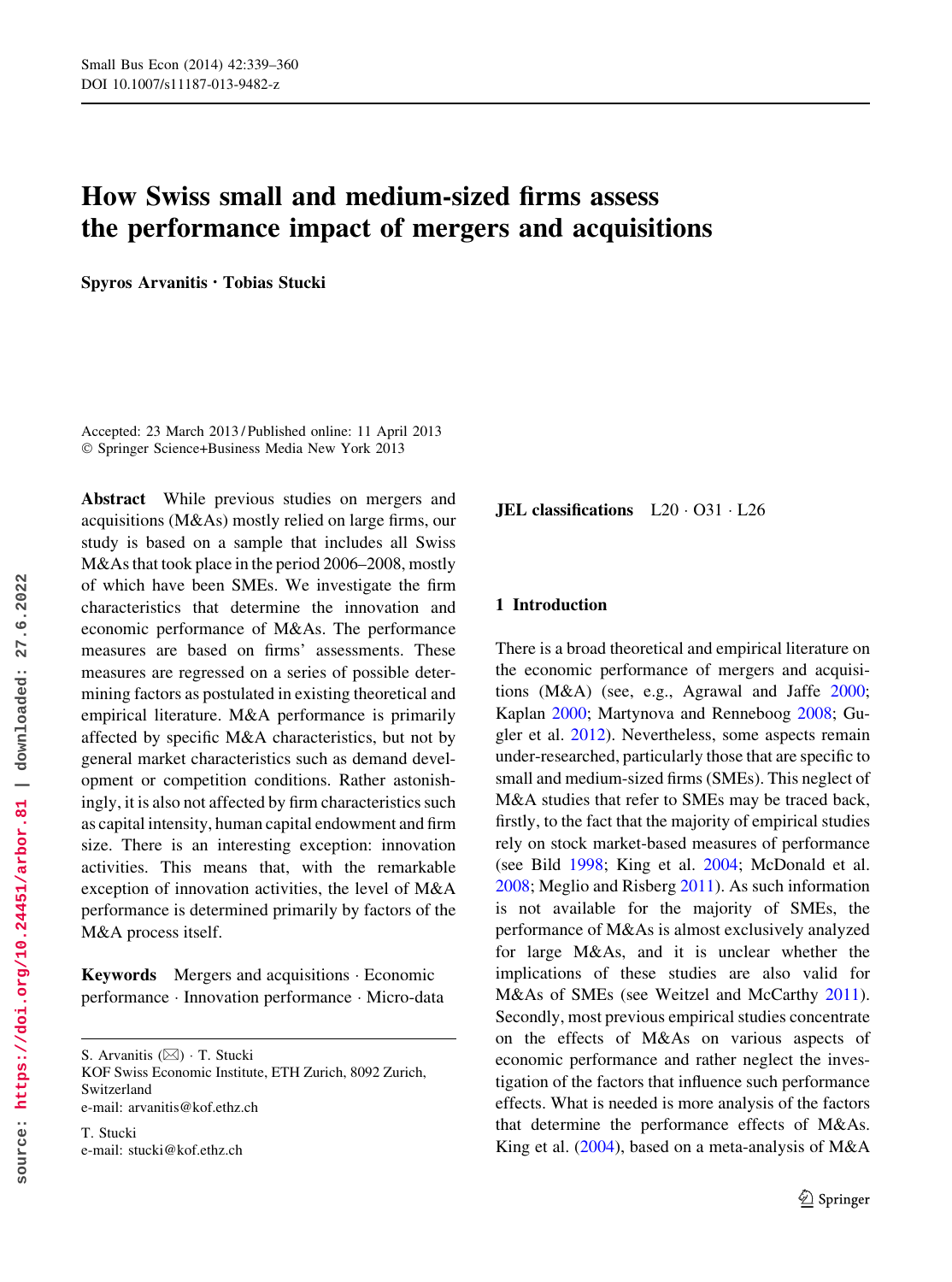studies, concluded that ''what is clearly needed is a better understanding of the conditions under which acquisitions make sense as a path to superior performance'' (p. 196).

A further point is that only a limited number of M&A studies focus on the consequences of M&A on the firms' technological activities (see Veugelers 2005 for a review of this literature). Given the increasing importance of innovation activities as a driver of growth, not only for larger firms but also for SMEs, it becomes clear that more insights with respect to the innovation effects of M&A are needed (see, e.g., Cassiman et al. 2005; Cloodt et al. 2006).

Our study is based on a representative sample includung all Swiss M&As that took place in the period 2006–2008. Average size of these firms is about 320 employees, with only 40 % of the firms having more than 100 employees. Accordingly, we are able to draw conclusions regarding the total of M&As in the respective period of time, 86 % of which had less than 500 employees. Further, our study is based on survey data that provide us with detailed information on the determinants of M&A performance. We investigate the firm characteristics that determine the innovation and economic performance of M&A. The performance measures come from survey-based firms' assessments. These measures are regressed on a series of possible determining factors as postulated in existing theoretical and empirical literature.

Previous empirical studies that deal with the determinants of M&A performance are often based on small sample survey results. Probably most closely related to our work are the studies of Capron (1999) and Cassiman et al. (2005). However, neither study is representative of the M&A population. Furthermore, we analyze the determinants in a more general way. While Capron (1999) focuses on performance effects of asset divestiture and resource redeployment, we have broader information to describe the determinants of M&A performance. Cassiman et al. (2005) exclusively analyzes the impact on the R&D process. Our contribution to empirical literature is that we investigate the determinants of the effects of M&A on both economic and innovation performance based on a sample of (mostly) SMEs.

The paper is organized as follows. Section 2 presents the conceptual background and the research hypotheses that are tested in the empirical part. Section 3 provides a short descriptive analysis of the data used in the paper. In Sect. 4, the specification of the empirical models is presented. Section 5 deals with the estimation results and Sect. 6 concludes.

#### 2 Conceptual background and hypotheses

The literature referring to the explanation of the performance of M&As can be divided in two broad branches: the value-increasing efficient-market approach and the value-decreasing agency approach. According to the former, mergers occur because of the possibility of exploiting synergies (between the acquiring firm and the target firm), which in turn enhance the performance of the merged firm (see, e.g., Hitt et al. 2001). The latter explains the performance failure of mergers through the existence of informational and agency problems between management and owners (see, e.g., Jensen 1986). For SMEs, we expect that the value-destroying approach will not apply because in most cases there is no separation of ownership and control (Weitzel and McCarthy 2011). In this study, we thus concentrate on the value-increasing efficientmarket approach.

The most common theory explaining the possible determinants of M&A performance suggests that firms acquire other firms with some form of relatedness, thereby creating efficiency through synergy (see Harrison et al. 1991, p. 173). Synergy occurs when the combination of two firms involved in a merger or acquisition increases operating efficiency (i.e., it leads to lower cost) and/or effectiveness (i.e., serves a more appropriate allocation of scarce resources, given environmental constraints) (Lubatkin 1983). Reasons for such synergies are economies of scale and/or economies of scope. While economies of scale reduce average cost of production through size, economies of scope are complementarities that make it cheaper to produce goods jointly rather than to produce each of them on its own, for example, by spreading advertising costs across more business units (see, e.g., Seth 1990; Sharma and Ho 2002).

M&A are multifaceted phenomena. Accordingly, many sources of synergies have been suggested to affect M&A performance in the M&A literature. In accordance with this literature, we formulate a model that considers several dimensions of M&A characteristics (see King et al. 2004; Stahl and Voigt 2004; Dutta and Jog 2009 for a survey of literature about the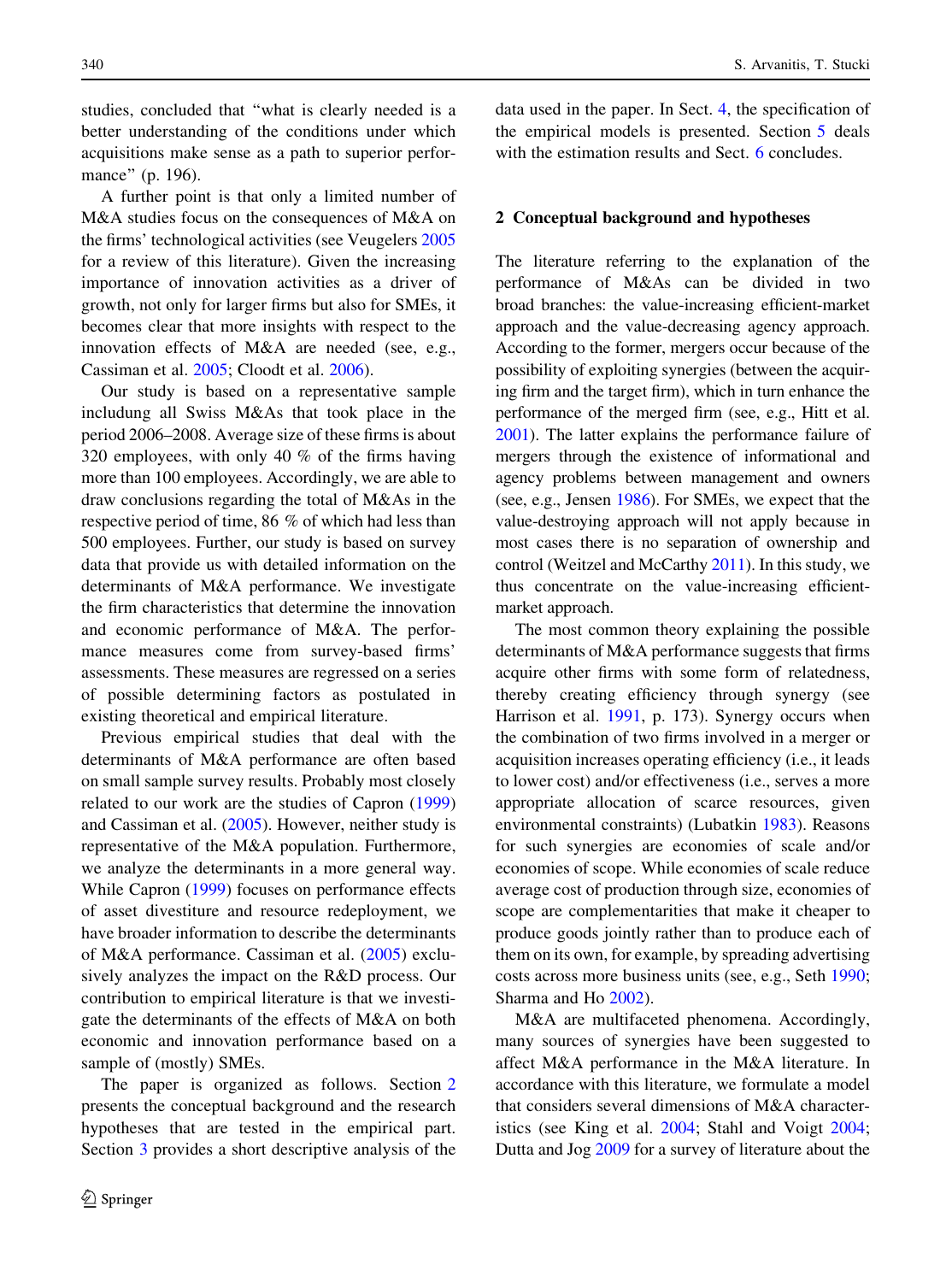determinants of M&A performance). The results from model estimation (see Sect. 5) will be interpreted in the light of the hypotheses to be formulated in this section.

#### 2.1 Relative size

The performance of M&As should be related to the relative size of the target firm to bidder. A larger relative size correlates with a larger synergy potential generated, for example, by economies of scale (see Agrawal et al. 1992; Capron 1999). This should hold for research as well as production facilities (Laabs and Schiereck 2010). Furthermore, it is expected that managerial attention is positively correlated with the relative size of the target firm, which in turn may increase the efficiency of synergy realization (see Larsson and Finkelstein 1999). On the other hand, firm size may also increase managerial difficulties (see Dutta and Jog 2009). However, we presume that, on balance, the positive effect of relative firm size weighs more.

H1: The relative size of target firm is positively correlated with the innovation performance as well as economic performance of M&As.

#### 2.2 Degree of integration

Economies of scale and scope through M&A usually arise through asset divestiture (see Capron 1999; Capron et al. 2001). The integration of the target firm provides opportunities for sharing under-utilized assets and for divesting less efficient product lines. Furthermore, the integration of the target firm can enhance innovation performance as it allows focusing on the superior innovation capability (see Bertrand and Zuniga 2006). Such synergistic benefits require, of course, high levels of integration (see Datta 1991).

H2: The higher the degree of integration of the target firm, the higher is the M&A performance (innovation and economic performance).

## 2.3 Relatedness

Unrelated M&As are less likely to succeed because managers of the acquiring firm are not familiar with the target industry (see Agrawal et al. 1992; Sharma and Ho 2002; Dutta and Jog 2009). Benefits from economies of scope and scale are expected to be higher in M&As, in which a relationship exists between the acquiring and the target firm (operating in related industries with similar or complementary products; technological proximity) (see Singh and Montgomery 1987). In accordance with Cassiman et al. (2005), we distinguish two types of relatedness: market-relatedness that refers to the proximity as to the product markets in which firms are operating, and technologyrelatedness that is associated with the proximity of the firms' knowledge endowment.

We expect both market-relatedness and technologyrelatedness to be positively correlated with economic performance of M&As. The impact on innovation performance has to be analyzed in a more differentiated way (see Cassiman et al. 2005). Because of economies of scope, technology-relatedness due to complementary technologies would positively affect innovation performance. When merged firms are technologically *substi*tutive (because of similar technologies), it is expected that, e.g., R&D expenditures (in the sum) would decrease. This is due to the elimination of common inputs and lack of (or only small) efficiency gains of the common R&D organization.

The expected main effect of market-relatedness is to realize economies of scale, both through specialization and elimination of duplication. Innovation is not the main motivation for such activities and may thus be negatively affected (see Cassiman et al. 2005).

H3: Both the degree of market-relatedness and the degree of technology-relatedness are positively correlated with the economic performance of M&As.

H4a: The degree of market-relatedness is negatively correlated with innovation performance of M&As.

H4b: Complementary (substitutive) technologyrelatedness is positively (negatively) correlated with innovation performance.

#### 2.4 External versus internal acquisition

If the firms belonged to the same group of companies before the transaction took place, it can be expected that the group would have already taken advantage of potential synergies between the firms. Accordingly, the potential for additional synergies would be small in case of internal acquisitions. On the other hand, the problem of cultural differences is of minor relevance in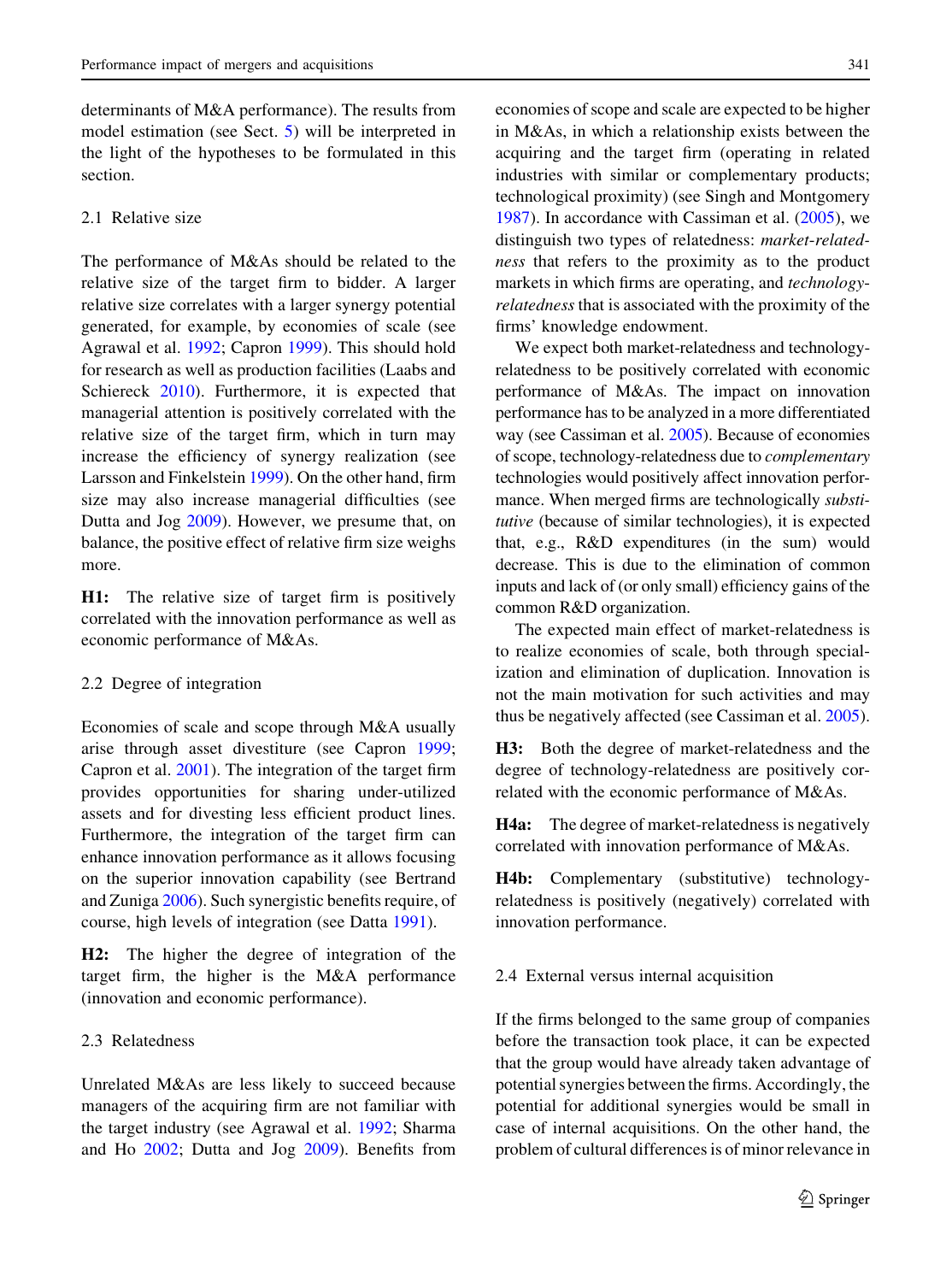case of internal acquisitions. Cultural differences, for example, with respect to work-related values and management style are likely to lead to employee resistance and major integration problems in external acquisitions. Accordingly, it is expected that cultural differences would have a negative effect on M&A performance (see Cartwright and Cooper 1996; Stahl and Voigt 2004; Teerikangas and Very 2006). Culture is a specific characteristic of organizations and may differ considerably across firms (see Datta 1991). The negative impact of cultural differences is thus expected to be smaller for M&As within the same group of companies (internal acquisition) than for external acquisitions. However, we presume that, in sum, the advantages of cultural similarity cannot compensate for the smaller synergy potential of internal acquisitions compared with external acquisitions.

H5: Internal acquisitions are less likely to generate a positive M&A performance (innovation and economic performance) than external acquisitions.

#### 2.5 Internal versus external financing

According to the free cash flow theory (see, e.g., Jensen 1986), M&A performance and the method of payment for the M&A should be strongly related. Increased financial leverage for M&A activities increases management's focus on debt repayment and cost reduction, and limits freedom to use future cash flows. While increased efficiency should positively affect economic performance (see Sharma and Ho 2002), increased focus on immediate cash flows may reduce R&D intensity (see Long and Ravenscraft 1993; Cassiman et al. 2005; Bertrand 2009). We test such effects by including a variable that measures whether the M&A is mainly *equity-financed*.

H6: Equity-financed M&As show a higher economic and innovation performance than debt-financed  $M\&$  As.

## 3 Description of the data

## 3.1 Construction of the dataset

The sample we use in this study refers to the cohort of Swiss M&As that existed between 2006 and 2008. This cohort was registered by the Swiss Federal

Statistical Office and originally contained 2,048 firms. We checked in detail the original data in a multi-step process. In a first step, the changes in the firm structure of acquiring firms were verified using the information of the Swiss Commercial Register. A further verification whether these (legal) changes corresponded to real M&A activities was attained through specific questions in the questionnaire that was addressed to the acquiring firms. A total of 413 firms of the original sample were excluded because (1) the registered M&As were only legal adaptations to already established economic relations; (2) they were non-profit organizations; and (3) they were firms with less than one full-time employee. Further, 237 firms have already left the market in 2011 and could not be contacted anymore. After these adjustments 1,398 were left in the sample that corresponded to our definition of M&A. We defined M&A as the partial or full merger or acquisition of firms that are legally independent from each other. This definition covers both external M&As and M&As within the same group of firms (internal M&As).

The data have been collected in the course of a postal survey on the ''M&A of the Swiss Economy'' carried out in spring 2011. The available data are to a high extent qualitative in nature (nominal or ordinal measures). The part dealing with the characteristic of the M&A is strongly inspired from the two surveys used in Capron (1999) and Cassiman et al. (2005), respectively. The survey yielded information on general M&A characteristics (number of M&A per acquiring firm, relative size, method of payment, relatedness, etc.), the degree of integration of M&A, motives for and obstacles to M&A, and the effect of M&As on different performance measures. If more than one transaction took place in the period 2006–2008 within the same firm, firms were asked to make average statements. In addition, we collected information on innovative activities and some basic characteristics of the firm (sales, value added, employment, firm age, industry affiliation, etc.). $\frac{1}{1}$ 

The survey yielded data for 405 enterprises, implying a response rate of 29 %. This is satisfactory given the very demanding questionnaire and that not all 'wrong' M&As could be identified in advance. Due to missing values for some of the model variables,

<sup>&</sup>lt;sup>1</sup> The questionnaire is available in German and French on [www.kof.ethz.ch/en/surveys/](http://www.kof.ethz.ch/en/surveys/).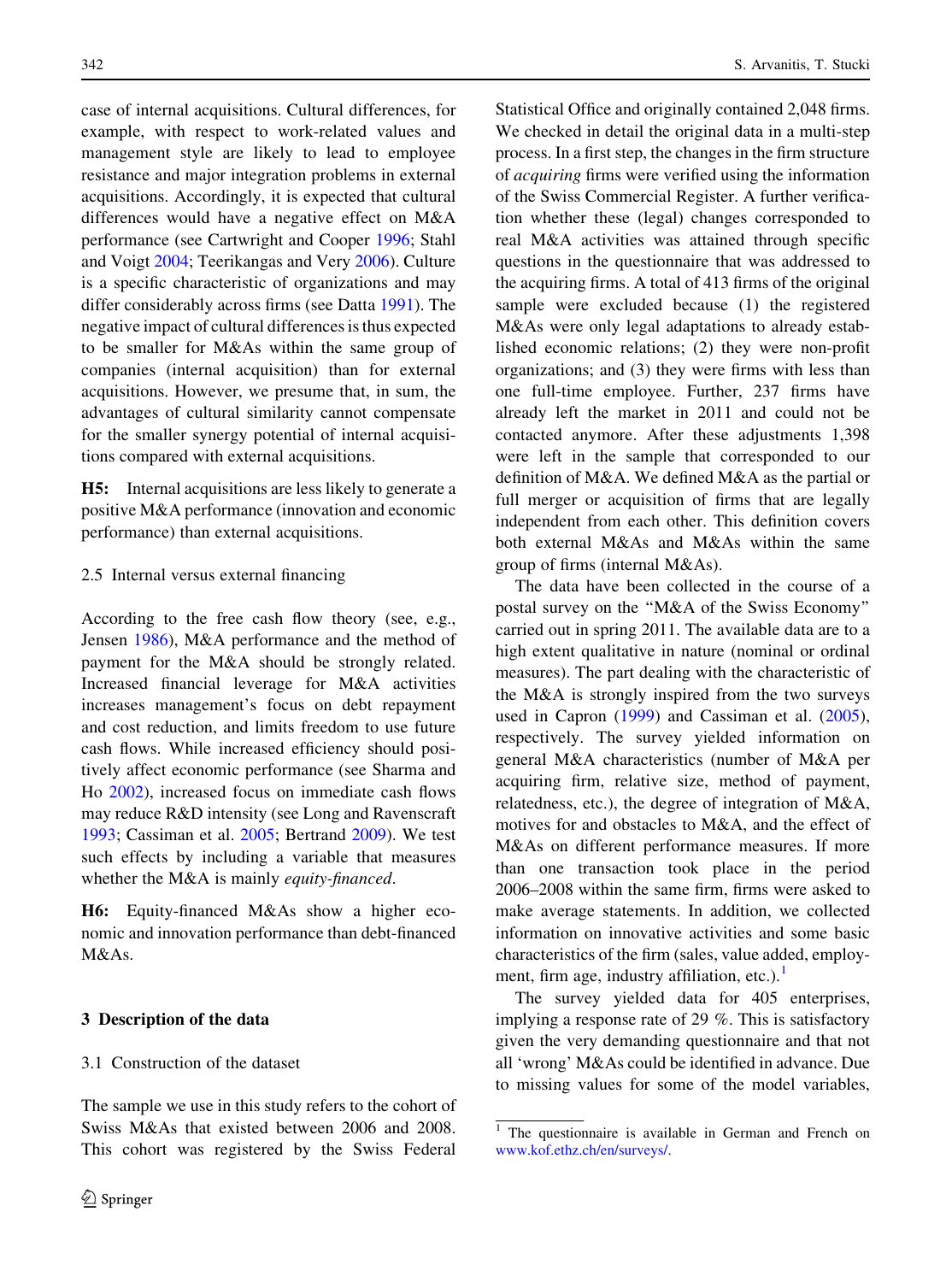only about 300 observations could be used for model estimation. Table 1 presents information on the sample composition by sector, industry, and firm size class.

## 3.2 Measurement of performance

## 3.2.1 Indicators

M&As are complex and multidimensional (see Meglio and Risberg 2011). Accordingly, we use several indicators to measure performance. Our measures of M&A performance are based on self-reported data ('perceptual measures'). Self-reported data have been extensively used in the literature, and also for measuring the impact of M&A on performance (e.g., Datta 1991; Capron 1999; Cassiman et al. 2005; for an overview, see Meglio and Risberg 2011). Selfreported measures carry some methodological limitations as they are qualitative and to some extent subjective. However, self-reported data have some important features, as 'objective' measures are unlikely to allow the isolating of the impact of the M&A from other exogenous variables (see Capron 1999; Cassiman et al. 2005). This is basically the case for two reasons. Firstly, 'objective' measures such as accounting data are typically available in aggregated form only and do not allow the identification of the effect of a specific transaction. Secondly, the time lag of the impact of M&A is larger for 'objective' measures. Accordingly, it is hardly possible to identify such effects 3–5 years after the transaction.

In the survey, 2–5 years after the M&A,<sup>2</sup> firms were asked to report on a five-level Likert scale the impact of the M&A on six different performance measures (''How did the M&A affect the following measures: (1) market share, (2) sales, (3) profitability, (4) intensity of R&D expenditures, (5) number of patent applications, and (6) share of sales of new products.''). While the questions (1) to (3) deal with economic performance, questions (4) to (6) are proxies for innovation performance.

#### 3.2.2 Performance of M&As

Table 2 shows the firms' responses for all six measures. A (small) majority of acquiring firms reported an increase of sales and/or market share as a consequence of M&A (53 and 63 %, respectively.<sup>3</sup> Only 2–3 % of the firms recorded a decrease. The rest could not detect any impact (44 and 34 %, respectively). The outcomes with respect to profitability are slightly different. Almost 10 % of the firms reported a decrease of profitability and about 45 % either no change or an increase.

The situation is quite different with respect to innovation performance (about 59 % of the acquiring firms reported innovation activities in the period 2008–2010). For all three indicators (R&D expenditures, patent applications and sales shares of new products), the dominant result was that no effect could be traced back to M&A (73–91 %). Less than 10 % reported a decrease. Even fewer reported an increase, with the notable exception of the indicator 'sales share of new products'.

Our questionnaire also includes information on the development of objective measures (sales, value added, innovation expenditures) after the M&A, specifically for the period 2008–2010. In alternative estimates not presented here, we compared the results for objective and subjective measures. Given the discussion above, it is no surprise that the impact of M&A characteristics on the development of objective measures was low. Thus, self-reported data seem to be more appropriate to analyze the impact of M&As on performance in our case.

## 3.3 Characteristics of the M&As

As we have seen in the previous section, our sample of M&As seems to be representative for the entire population of Swiss M&As in the period 2006–2008. Accordingly, the characteristics of these M&As

<sup>2</sup> The M&A took place in the period 2006–2008, our survey at the beginning of 2011 and was referring to firm activities until the end of 2010. Given that M&As were (almost) equally distributed in the period 2006–2008, the assessments of the impact of M&As refer on average to about 3.5 years after M&A. We assume that 3.5 years would be sufficient adaptation time for SMEs.

<sup>3</sup> One may argue that a simple addition of the sales (or market shares) of the acquiring and the acquired firm would always lead to an increase of the sales (or market share) from the point of view of the acquiring firm, even without any synergy effects. Of course we cannot exclude this case. But the findings do not seem to show in this direction: a significant share of the acquiring firms reported no impact or even decrease (market share: 46 %; sales: 36 %; see Table 2). Similar considerations apply also to the indicators for innovation performance.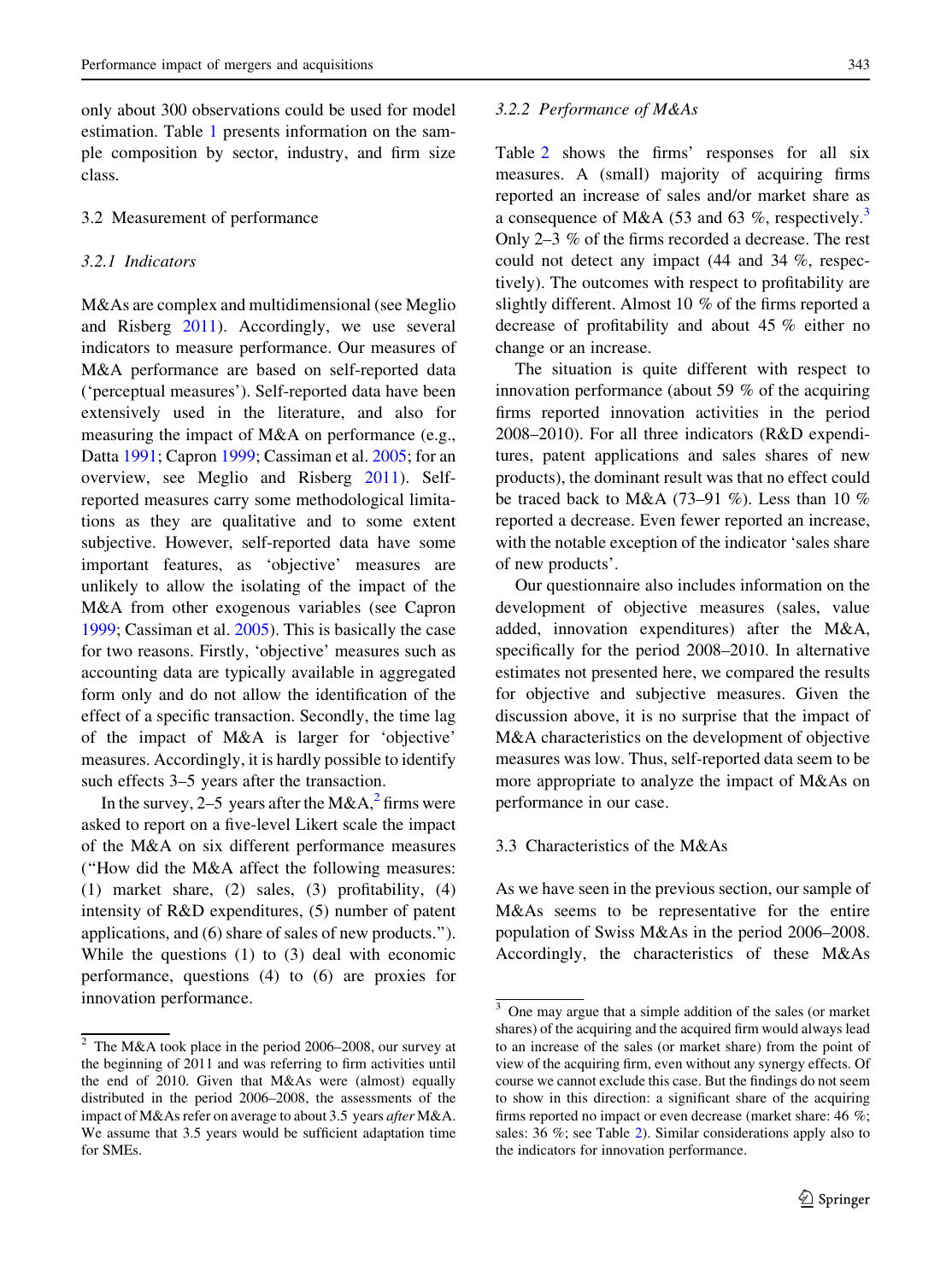Table 1 Sample composition by sector, industry and firm size

|                                                                  | n              | Percentage     |
|------------------------------------------------------------------|----------------|----------------|
| Industry/sector                                                  |                |                |
| Manufacturing                                                    | 106            | 27             |
| High-tech manufacturing                                          | 51             | 13             |
| Low-tech manufacturing                                           | 55             | 14             |
| Food, beverage, tobacco                                          | 9              | $\overline{c}$ |
| Textiles                                                         | 3              | 1              |
| Clothing, leather                                                | $\overline{0}$ | $\theta$       |
| Wood processing                                                  | 3              | 1              |
| Paper                                                            | 3              | 1              |
| Printing                                                         | 16             | 4              |
| Chemicals                                                        | 8              | $\overline{c}$ |
| Plastics, rubber                                                 | 2              | 1              |
| Glass, stone, clay                                               | 4              | 1              |
| Metal                                                            | 0              | $\theta$       |
| Metalworking                                                     | 9              | $\overline{c}$ |
| Machinery                                                        | 23             | 6              |
| Electrical machinery                                             | 6              | $\overline{2}$ |
|                                                                  |                | $\overline{2}$ |
| Electronics, instruments                                         | 8              |                |
| Watches                                                          | 3              | 1              |
| Vehicles                                                         | 4              | 1              |
| Other manufacturing                                              | 3              | 1              |
| Energy                                                           | $\overline{c}$ | 1              |
| Construction                                                     | 30             | 8              |
| Services                                                         | 257            | 65             |
| Modern services                                                  | 129            | 33             |
| Traditional services                                             | 128            | 32             |
| Wholesale trade                                                  | 57             | 15             |
| Retail trade                                                     | 18             | 5              |
| Hotels, catering                                                 | 7              | 2              |
| Transport, telecommunication                                     | 24             | 6              |
| Banks, insurance                                                 | 60             | 15             |
| Real estate, leasing, computer services                          | 14             | 4              |
| Computer services                                                | 21             | 5              |
| <b>Business services</b>                                         | 44             | 11             |
| Personal services                                                | 2              | 1              |
| Education                                                        | 2              | 1              |
| Health, veterinary and social work                               | 0              | 0              |
| Sewage and refuse disposal, sanitation<br>and similar activities | 2              | 1              |
| Recreational, cultural and sporting<br>activities                | 6              | 2              |
| Total                                                            | 393            | 100            |
| Firm size                                                        |                |                |
| 1–9 employees                                                    | 53             | 13             |
| 10–19 employees                                                  | 32             | 8              |
|                                                                  |                |                |

| <b>Table 1</b> continued |
|--------------------------|
|                          |

|                        | $\boldsymbol{n}$ | Percentage |
|------------------------|------------------|------------|
| 20–49 employees        | 88               | 22         |
| 50–99 employees        | 66               | 16         |
| 100–499 employees      | 106              | 26         |
| 500 and more employees | 58               | 14         |
| Total                  | 403              | 100        |
|                        |                  |            |

Firm size information is based on information for the year 2010. Due to different response rates, the number of observations differs between variables

should tell us something about how average M&As look like. Detailed descriptions of the collected data are presented in Tables 1, 2, and 3.

Most of the M&As took place in the service sector  $(65 \%)$ , 27 % in the manufacturing sector, the remaining 8 % in the construction sector. In the service sector as well as in the manufacturing sector, M&As were equally distributed among sub-sectors (high-tech vs. low-tech; knowledge-intensive vs. traditional services). M&As were also equally distributed among industries. Only the industries 'wholesale', 'banks, insurance' and 'business services' had a share of more than 10 % of the total sample.

The acquiring firms were for the most part small firms: 60 % of the firms had fewer than 100 employees and only 14 % of the firms employed more than 500 employees. The relative size of the target to acquirer was mostly small. The sales of the target firm made less than 5 % of the acquirer's sales in nearly 30 % of all M&As. The target firm was larger than the acquiring firm in only 1 % of all transactions.

Most of the targets have been totally integrated in the existing firm after the acquisition (89 %). Furthermore, most acquisitions referred to firms with some degree of relatedness: 59 % had substitutive technologies, 35 % complementary technologies, 39 % were market-related, and 54 % even belonged to the same group of companies.

M&As were mostly motivated by growth- and costrelated objectives. The most important motive was the objective to increase the market share  $(61 \%)$ , followed by the motives to obtain access to networks  $(44 \%)$ , spread fixed costs  $(43 \%)$ , and entry into new businesses (42 %). Innovation-related motives were for most firms of minor importance. This may partially be explained by the fact that most firms in our sample are quite small and innovation activities are of small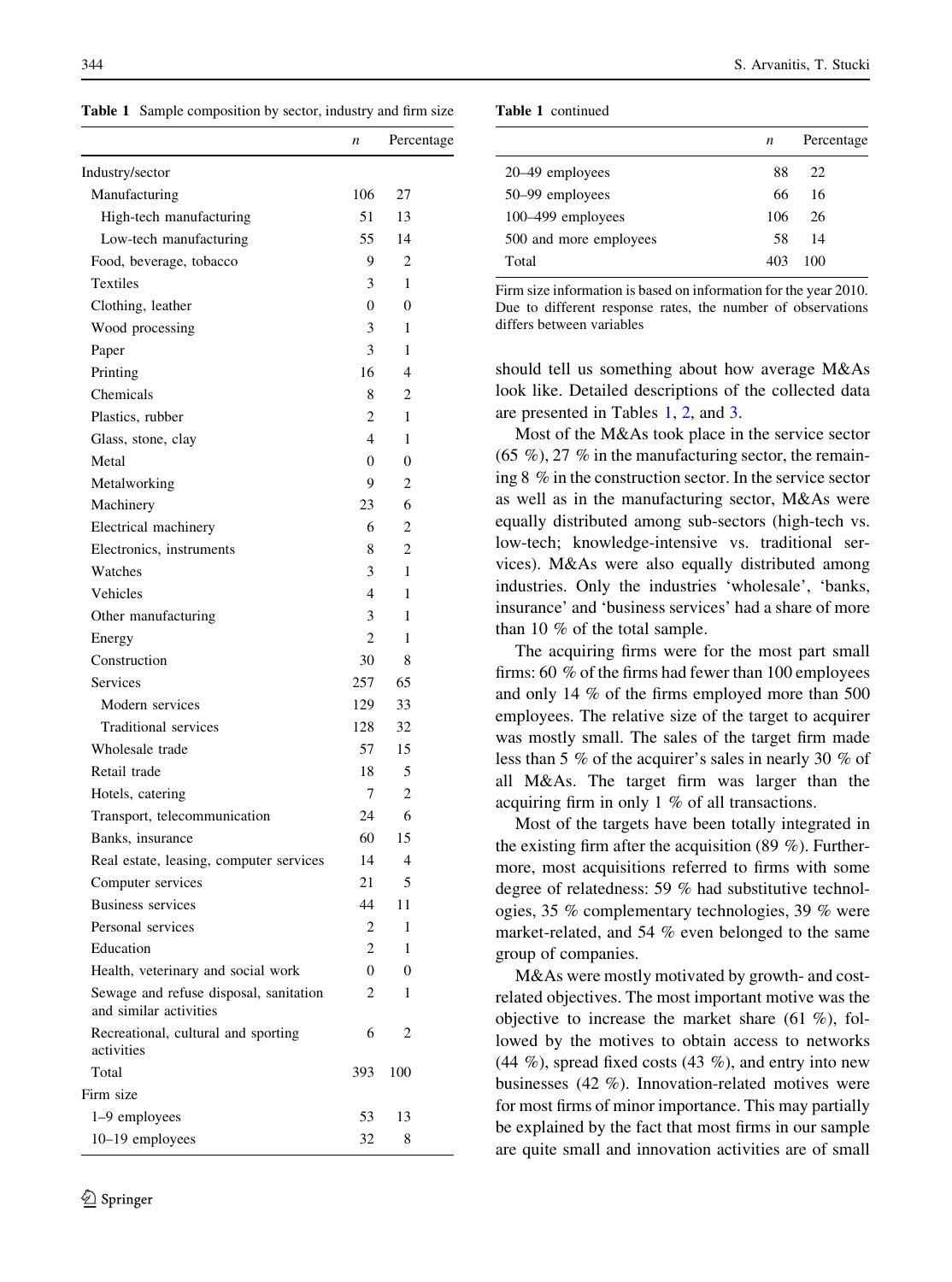Table 2 Descriptive information on M&A performance

|                                                                                                                         | Percentage<br>decrease | Percentage<br>no impact | Percentage<br>increase |
|-------------------------------------------------------------------------------------------------------------------------|------------------------|-------------------------|------------------------|
| M&A performance: share of firms with a certain assessment of<br>the impact of the M&A on a specific performance measure |                        |                         |                        |
| Economic performance                                                                                                    |                        |                         |                        |
| Market share                                                                                                            | $\mathfrak{D}$         | 44                      | 53                     |
| Sales                                                                                                                   | 3                      | 34                      | 63                     |
| Profitability                                                                                                           | 9                      | 45                      | 46                     |
| Innovation performance                                                                                                  |                        |                         |                        |
| Intensity of R&D 8<br>expenditures                                                                                      |                        | 87                      | 5                      |
| Number of patent<br>applications                                                                                        | - 7                    | 91                      | 3                      |
| Share of sales of<br>new products                                                                                       | 6                      | 73                      | 21                     |

importance. However, the importance of innovation objectives does not increase significantly, when we observe only firms with R&D activities.

Most M&As were only marginally affected by the obstacles listed in our survey. The most important obstacles were limited management capacities (14 %), linguistic/cultural differences (10 %), and the (unfavorable) development of the market demand (10 %).

## 4 Econometric framework

#### 4.1 Dependent variable

As mentioned in Sect. 3.2, our dataset includes information on different indicators of economic as well as innovation performance of M&As. With respect to economic performance, we have information on the impact on (1) market share, (2) sales, and (3) profitability. Effects with respect to the innovation performance are measured by the impact on (1) R&D intensity, (2) the number of patent applications, and (3) the share of sales of new products.

The impact of M&As on all six performance measures has been assessed by the firms on a fivepoint Likert scale (1: 'strong decrease'; 5: 'strong increase'). To be able to investigate the impact of both dimensions of performance as a whole, we calculated overall measures for both types of performance. In order to test the robustness of the overall dependent variables, we constructed two alternative measures for economic performance and two alternative measures for innovation performance. The exact construction of these measures is described in Table 4. All constructed measures were binary variables. $4$  We estimated our model for economic performance and innovation performance separately for both versions of the overall variable, as well as for each of the single measures for economic and innovation performance.

To explain M&A performance, we took into consideration all the determinants discussed in Sect. 2. We use the same specification for both performance variables. To take into account the binary character of the dependent variables, we estimate probit models.

#### 4.2 Specification of the empirical model

#### 4.2.1 Basic model

Our specification concept is based on the framework of an expanded production function. The model contains the indirect measures of (possible) M&A synergies (relative size; total integration; substitutive technologies; complementary technologies; market related; internal acquisition; for a detailed definition of the variables and descriptive statistics, see Tables 4, 8, respectively) that refer to the hypotheses H1–H5. We test H6 using the variable (equity-financed).

Furthermore, we include a variable that would capture effects on M&A performance that are not directly related to synergy effects. The M&A performance may depend on the point of time, on which it is measured (see Meglio and Risberg 2011). As the point in time varies in our sample, a variable controls for the point in time the M&A took place (integration date).

Our model also contains controls for market conditions (demand development; price and non-price competition), innovation activities (only for economic performance), human resources, capital input and independency of the firm. Furthermore, we controlled for firm size (size) and sector affiliation (sector affiliation).

<sup>4</sup> We have also tested alternative dependent variables that allow distinguishing different levels of performance effects (ordinal overall variables). However, the respective ordered probit estimates differ only marginally from the probit estimates based on the binary variables and yielded no additional insights.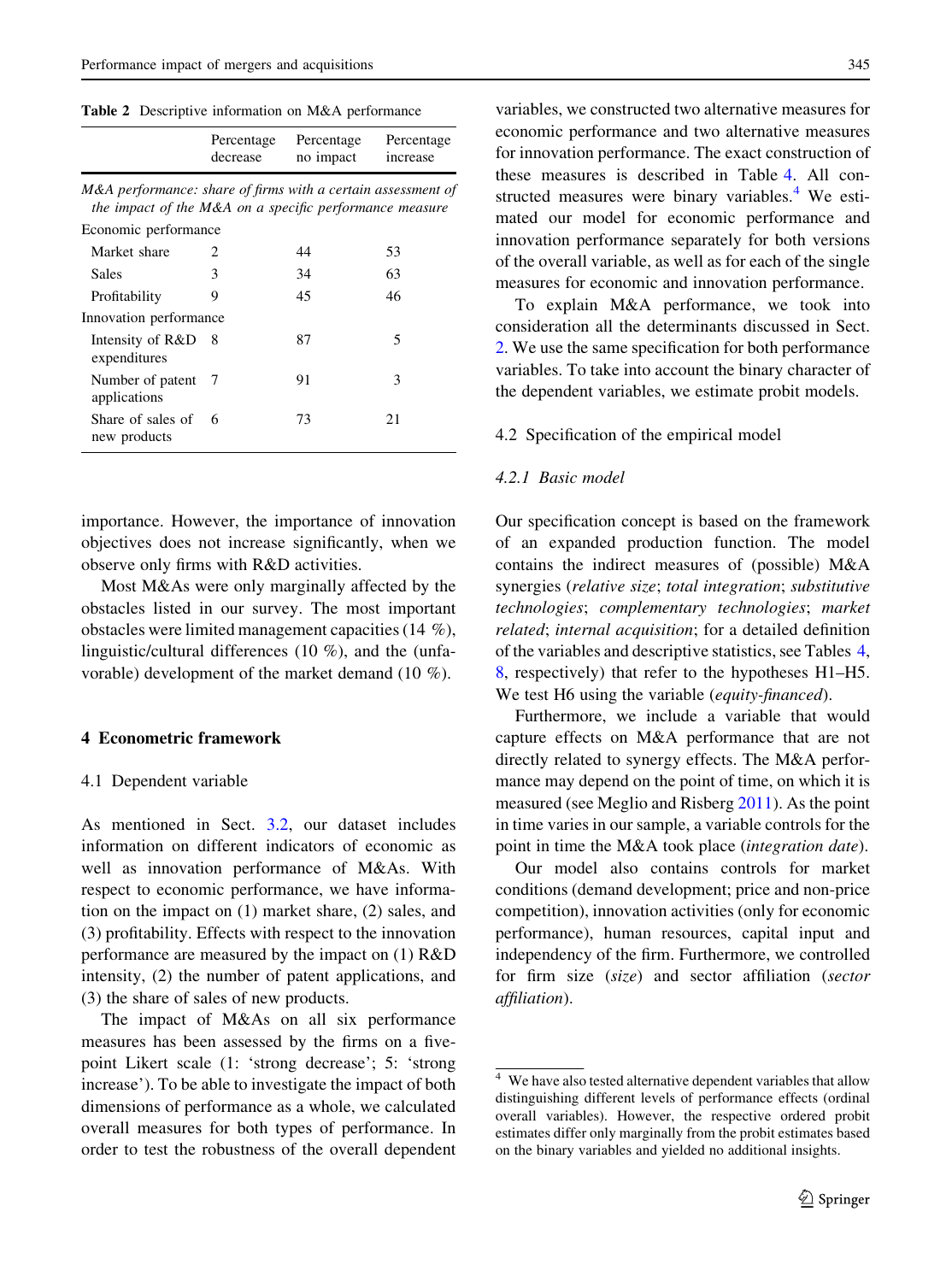Table 3 Descriptive information on M&A characteristics

|                                                                                                               | Percentage of firms |
|---------------------------------------------------------------------------------------------------------------|---------------------|
| Relative size of target to acquirer (in $%$ of annual sales)                                                  |                     |
| $\leq 5$                                                                                                      | 29                  |
| $6 - 25$                                                                                                      | 37                  |
| $26 - 50$                                                                                                     | 24                  |
| $51 - 100$                                                                                                    | 8                   |
| >100                                                                                                          | 1                   |
| Total                                                                                                         | 100                 |
| Integration and relatedness                                                                                   |                     |
| Total integration of the target firm in the existing firm                                                     | 89                  |
| The target and the acquiring firm operated in the same market (same industry, product and market)             | 39                  |
| The target and the acquiring firm had substitutive technologies                                               | 59                  |
| The target and the acquiring firm had complementary technologies                                              | 35                  |
| The target and the acquiring firm belonged to the same group of companies                                     | 54                  |
| Motives: share of firms assessing a specific objective as important (value 4 or 5 on a 5-point scale) for M&A |                     |
| Growth                                                                                                        |                     |
| Increase market share in the existing business of the acquiring firm                                          | 61                  |
| Broaden the product mix of the existing business of the acquiring firm                                        | 31                  |
| Entry into businesses that were new to the acquirer                                                           | 42                  |
| Costs                                                                                                         |                     |
| Spread fixed costs of production over larger output                                                           | 43                  |
| Rationalization of procurement                                                                                | 31                  |
| Rationalization of production                                                                                 | 27                  |
| Rationalization of marketing and sales                                                                        | 37                  |
| Resources                                                                                                     |                     |
| Obtain access to specific know-how in production                                                              | 25                  |
| Obtain access to specific know-how in distribution                                                            | 22                  |
| Obtain access to networks (customers, supplier)                                                               | 44                  |
| Risks                                                                                                         |                     |
| Spread the market risk                                                                                        | 24                  |
| Innovation                                                                                                    |                     |
| Reduce costs of R&D                                                                                           | 7                   |
| Obtain access to innovation related know-how                                                                  | 15                  |
| Obtain access to innovation related networks (e.g., universities)                                             | 6                   |
| Reduce the risks of the R&D portfolio                                                                         | 5                   |
| Reduce the risk of being imitated                                                                             | 7                   |
| Get competing technologies under control                                                                      | 8                   |
| Obstacles: share of firms assessing a specific obstacle as important (value 4 or 5 on a 5-point scale)        |                     |
| Distance                                                                                                      |                     |
| Large geographical distance                                                                                   | 5                   |
| Linguistic/cultural differences                                                                               | 10                  |
| Lack of synergies                                                                                             | 7                   |
| Coordination                                                                                                  |                     |
| Insufficient management capacity                                                                              | 14                  |
| High costs of coordination                                                                                    | 9                   |
| Inconsistent objectives                                                                                       | 7                   |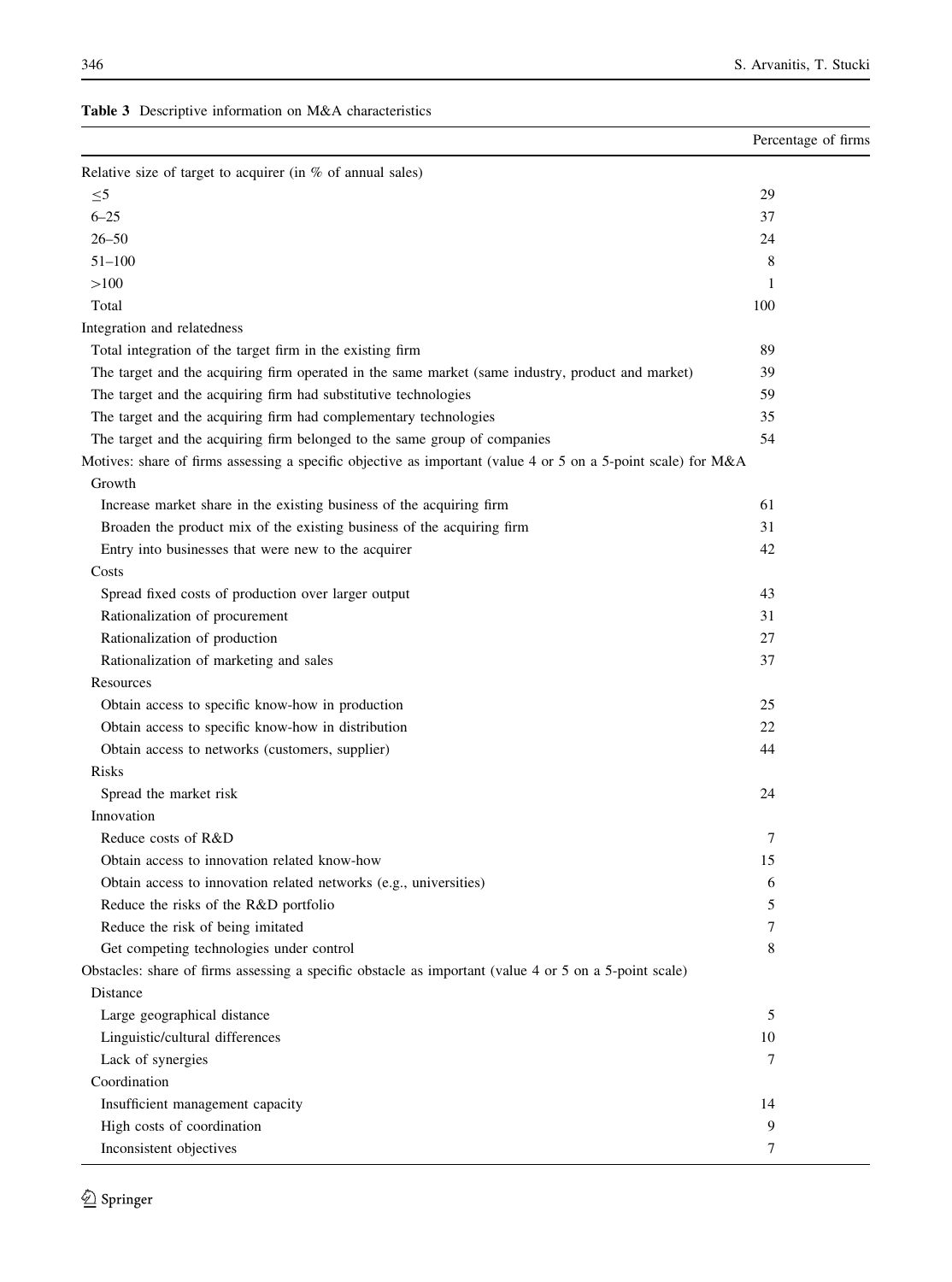#### Table 3 continued

|                                               | Percentage of firms |
|-----------------------------------------------|---------------------|
| Financing                                     |                     |
| Insufficient availability of internal capital | 6                   |
| Insufficient availability of external capital | 6                   |
| Market                                        |                     |
| Development of the market demand              | 10                  |

## 4.2.2 Extended model

Besides the information on general M&A characteristics and performance, our dataset also includes information on motives for M&As and M&A-related obstacles. This information was also exploited in our analysis.

The use of the *motive* variables as additional righthand variables in our model allows the investigation of the degree of attainment of the objectives that firms pursued with respect to M&A. Positive (negative) correlations with the performance variables would indicate that objectives and outcomes are (not) congruent. Particularly, we expect that 'cost-oriented' motives correlate positively primarily with economic performance, 'innovation-oriented' primarily with innovation performance, and market-oriented motives with both performance measures.

The use of the *obstacle* variables allows some additional insights on the possible problems that might explain weak performance outcomes. We expect negative effects of these variables on both performance measures.

The respective data refer to 17 single motives and 9 obstacles, respectively, the importance of which has been assessed by the firms on a five-point Likert scale. Using principal component factor analysis of the single motives, we identified three groups of motives (see Table 11 in the appendix for detailed information on the individual motives and the factor matrix). Factor 1 stands for innovation-oriented motives (innovation motive). Factor 2 refers to market extension motives (market motive). Factor 3 represents cost reduction motives (cost motive). The three 'motive variables' extracted by factor analysis are added to the explanatory variables of our basic model.

The same procedure was used for the obstacle variables. Based on principal component factor analysis, we identified two groups of obstacles (see Table 12). Factor 1 depicts organizational obstacles (organizational obstacle) such as geographical distance, linguistical/cultural differences or inconsistent objectives. Factor 2 captures financial constraints (financial obstacle). Both factors are added to the variables of our basic model.

The analysis is based on cross-sectional data (see Sect. 3). Therefore, the potential problem of endogeneity cannot be solved. As a consequence, we have to be cautious in interpreting the results. Hence, we refrain from making causal claims, but rather interpret the estimated coefficients as partial correlations. Nevertheless, the coefficients show whether and to what extent the results are in line with the hypotheses postulated in Sect. 2.

Finally, as one can see in the correlation matrix in Table 9 in the appendix, the results are also not driven by multicollinearity.

## 5 Estimation results

## 5.1 Basic model

The cross-section character of our data does not allow a causal interpretation of our results. Thus, we interpret them as correlations, which would indicate a degree of accordance with our hypotheses, if the estimated effects show in the same direction as the hypotheses.

The results of the probit estimates are reported in Tables 5 and  $6<sup>5</sup>$  Columns 1–3 of Table 5 show the results for the two versions of the overall variable of

<sup>5</sup> We also estimated a bivariate model for economic performance (after dropping the variable ''innovation activities'') and innovation performance in order to capture the effects of interdependence between these variables possibly driven by some unobserved heterogeneity, as a referee suggested. The results were practically the same as in the separate probit estimates presented in Table 5 so we refrain from presenting them here.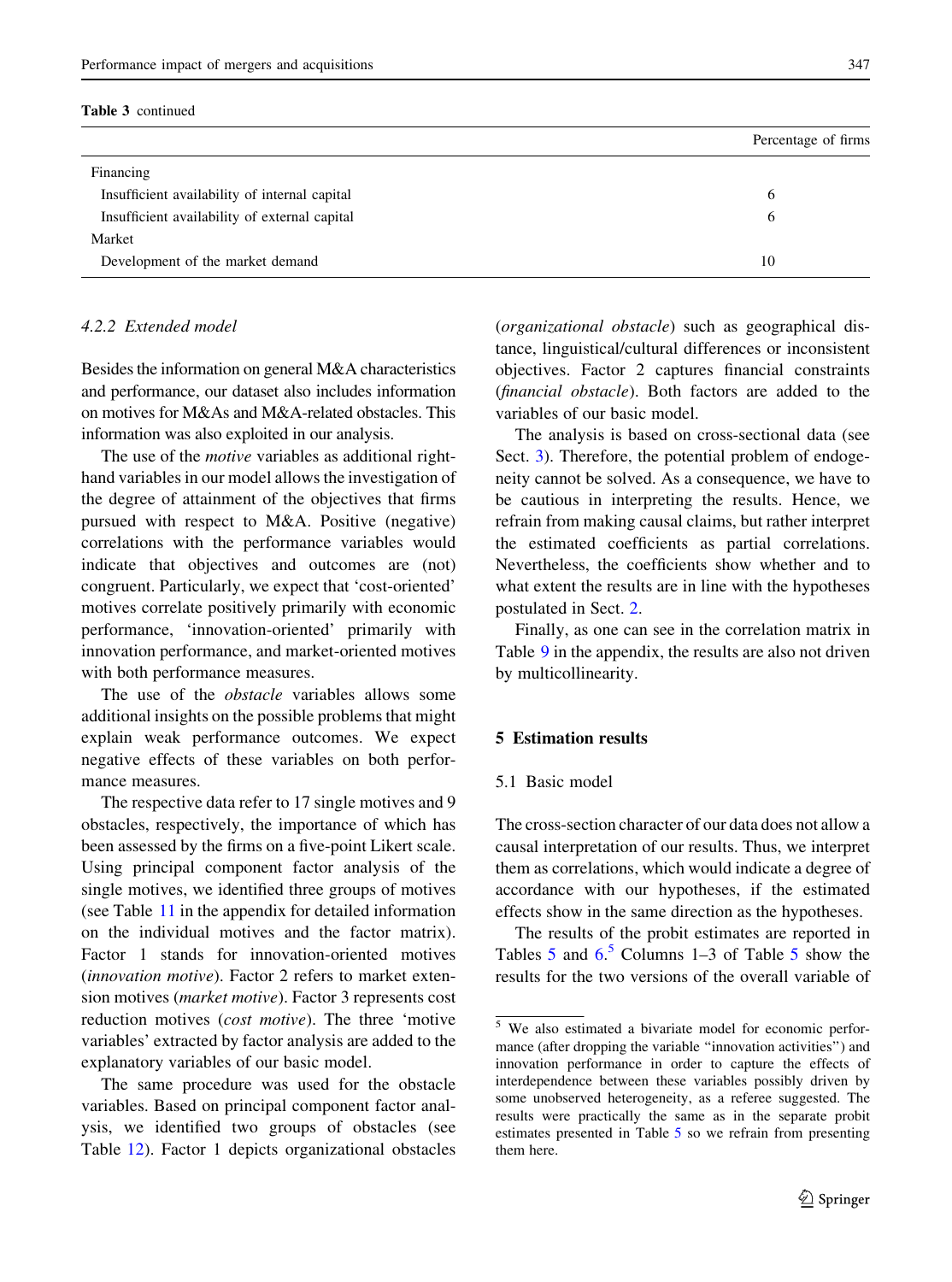Table 4 Variable definition and measurement

| Variable                                          | Definition/measurement                                                                                                                                                                                                                                                                                                                                                       |
|---------------------------------------------------|------------------------------------------------------------------------------------------------------------------------------------------------------------------------------------------------------------------------------------------------------------------------------------------------------------------------------------------------------------------------------|
| Dependent variables                               |                                                                                                                                                                                                                                                                                                                                                                              |
| Economic performance I                            | Measure I is a binary variables takes the value 1 if a firm reports an increase of performance<br>(due to M&A) for one of the three single performance indicators (values 4 or 5 on a five-<br>level Likert scale—1: 'strong decrease; 5: 'strong increase'; see below), and 0 otherwise                                                                                     |
| Economic performance II                           | Measure II is a binary variable, which is constructed as follows: based on the average of the<br>scores of the three single performance indicators (five-level Likert scale—1: 'strong<br>decrease; 5: 'strong increase'; see below) this binary variable takes the value 1 if the<br>average score is equal or higher than 4 (increase or strong increase), and 0 otherwise |
| Market share                                      | Binary variable that takes the value 1 if a firm reports an increase of <i>market share</i> due to<br>M&A (values 4 or 5 on a five-level Likert scale—1: 'strong decrease; 5: 'strong increase')                                                                                                                                                                             |
| Sales                                             | Binary variable that takes the value 1 if a firm reports an increase of sales due to M&A<br>(values 4 or 5 on a five-level Likert scale—1: 'strong decrease; 5: 'strong increase')                                                                                                                                                                                           |
| Profitability                                     | Binary variable that takes the value 1 if a firm reports an increase of <i>profitability</i> due to<br>M&A (values 4 or 5 on a five-level Likert scale—1: 'strong decrease; 5: 'strong increase')                                                                                                                                                                            |
| Innovation performance I                          | Measure I is a binary variables takes the value 1 if a firm reports a positive increase of<br>overall innovation performance due to M&A (values 4 or 5 on a five-level Likert scale—<br>1: 'strong decrease; 5: 'strong increase') for one of the three single innovation indicators<br>(see below), and 0 otherwise                                                         |
| Innovation performance II                         | Measure II is a binary variable, which is constructed as follows: based on the average of the<br>scores of the three single innovation indicators (five-level Likert scale-1: 'strong<br>decrease; 5: 'strong increase'; see below) this binary variable takes the value 1 if the<br>average score is equal or higher than 4 (increase or strong increase), and 0 otherwise  |
| R&D intensity                                     | Binary variable that takes the value 1 if a firm reports an increase of $R&D$ intensity due to<br>M&A (values 4 or 5 on a five-level Likert scale—1: 'strong decrease; 5: 'strong increase')                                                                                                                                                                                 |
| Patent applications                               | Binary variable that takes the value 1 if a firm reports an increase of the <i>number of patent</i><br><i>applications</i> due to M&A (values 4 or 5 on a five-level Likert scale—1: 'strong decrease;<br>5: 'strong increase')                                                                                                                                              |
| New product share                                 | Binary variable that takes the value 1 if a firm reports an increase of <i>shares of sales of new</i><br>products due to M&A (values 4 or 5 on a five-level Likert scale—1: 'strong decrease; 5:<br>'strong increase')                                                                                                                                                       |
| Independent variables                             |                                                                                                                                                                                                                                                                                                                                                                              |
| M&A synergy                                       |                                                                                                                                                                                                                                                                                                                                                                              |
| Relative size                                     | Relative size of annual sales of target to acquirer; natural logarithm                                                                                                                                                                                                                                                                                                       |
| Total integration                                 | Total integration of the target firm in the acquiring firm yes/no (reference group: partial or<br>no integration)                                                                                                                                                                                                                                                            |
| Substitutive technologies                         | The target and the acquiring firm had related technologies yes/no                                                                                                                                                                                                                                                                                                            |
| Complementary technologies                        | The target and the acquiring firm had complementary technologies yes/no                                                                                                                                                                                                                                                                                                      |
| Market related                                    | The target and the acquiring firm operated in the same market (same industry, product and<br>market) yes/no                                                                                                                                                                                                                                                                  |
| Internal acquisition                              | The target and the acquiring firm belonged to the same group of companies yes/no                                                                                                                                                                                                                                                                                             |
| Other M&A characteristics                         |                                                                                                                                                                                                                                                                                                                                                                              |
| Integration date                                  | Point in time when the transaction took place [differentiated by month; variable ranging<br>from 1 (January 2006) to 36 (December 2008)]                                                                                                                                                                                                                                     |
| Equity financed                                   | M&A was mainly equity-financed yes/no                                                                                                                                                                                                                                                                                                                                        |
| Control variables: based on information after M&A |                                                                                                                                                                                                                                                                                                                                                                              |
| Demand development                                | Development of a firm's specific product demand in the past 3 years (2008–2010): binary<br>variable that takes the value 1 if a firm reports an increase I demand (values 4 or 5 on a<br>five-point Likert scale—1: 'strong decrease'; 5: 'strong increase'), and 0 otherwise                                                                                                |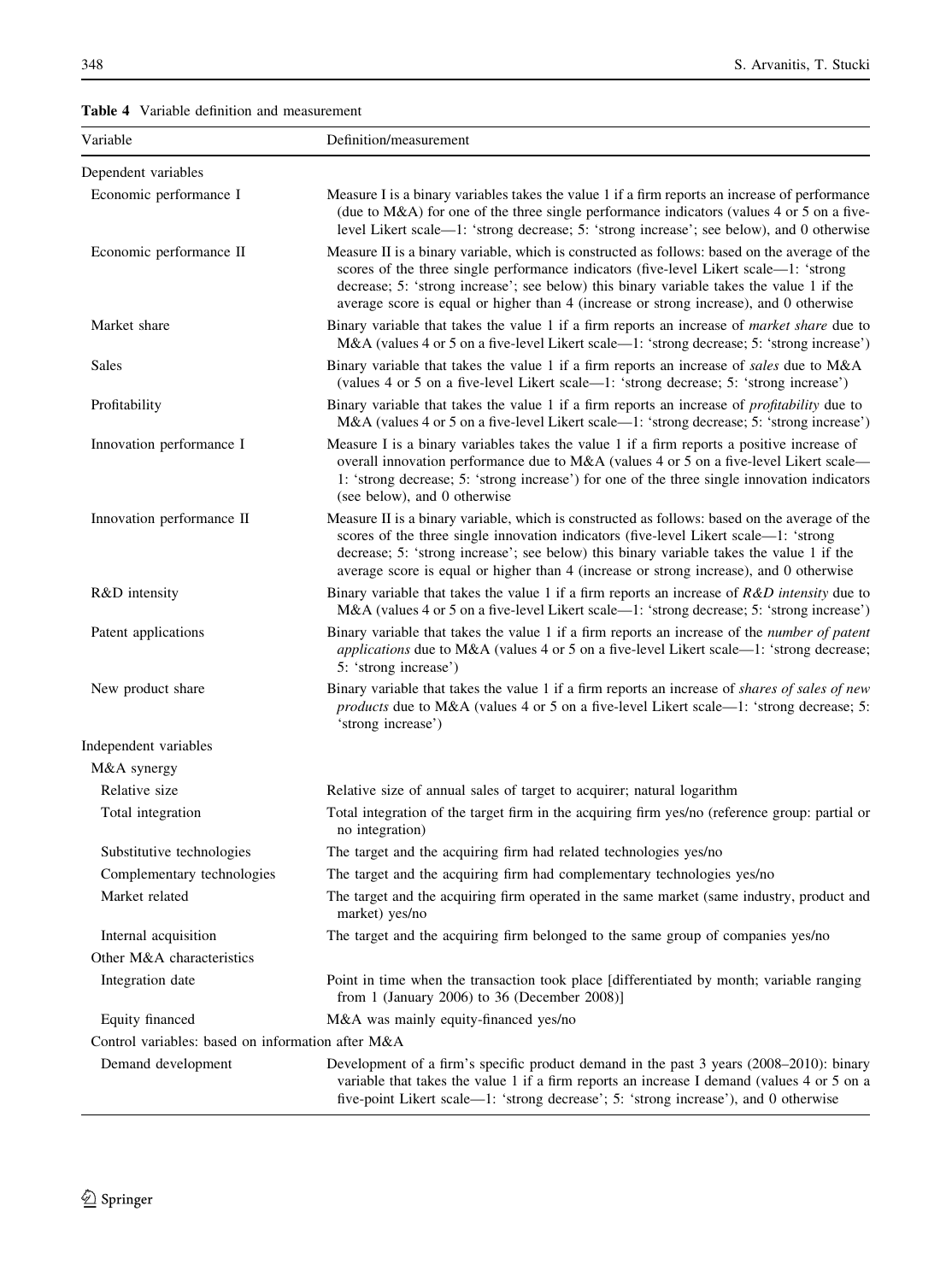| <b>Table 4</b> continued |
|--------------------------|
|                          |

| Variable                                                 | Definition/measurement                                                                                                                                                                                                           |
|----------------------------------------------------------|----------------------------------------------------------------------------------------------------------------------------------------------------------------------------------------------------------------------------------|
| Price competition                                        | Intensity of price competition: binary variable that takes the value 1 if a firm reports an<br>increase I demand (values 4 or 5 on a five-point Likert scale—1: 'strong decrease'; 5:<br>'strong increase'), and 0 otherwise     |
| Non-price competition                                    | Intensity of non-price competition: binary variable that takes the value 1 if a firm reports an<br>increase I demand (values 4 or 5 on a five-point Likert scale—1: 'strong decrease'; 5:<br>'strong increase'), and 0 otherwise |
| Investment intensity                                     | Gross investment per employee (2010), natural logarithm                                                                                                                                                                          |
| Tertiary share                                           | Share of employees with a tertiary-level degree                                                                                                                                                                                  |
| Innovation activities                                    | Development and introduction of product innovation yes/no (2008–2010)                                                                                                                                                            |
| Independent                                              | Firm is not part of a group of companies yes/no                                                                                                                                                                                  |
| Firm size                                                | Number of employees (2010); natural logarithm                                                                                                                                                                                    |
| High tech manufacturing                                  | Binary variable for firms belonging to NACE 19, 20–22; 26–30                                                                                                                                                                     |
| Low tech manufacturing                                   | Binary variable for firms belonging to NACE $10-18$ ; 23, 24, 25, 31-33, 35-39                                                                                                                                                   |
| Modern services                                          | Binary variable for firms belonging to NACE 53, 61, 58–60; 62, 63, 64–66; 69–74; 78, 80,<br>82                                                                                                                                   |
| Traditional services                                     | Binary variable for firms belonging to NACE 45–47; 95 49–52; 79, 55, 56, 68, 77, 81, 96                                                                                                                                          |
| Motives                                                  |                                                                                                                                                                                                                                  |
| cost motive                                              | Innovation motive; market motive; Factor scores of motives for M&As (see Table 12 in the appendix)                                                                                                                               |
| <b>Obstacles</b>                                         |                                                                                                                                                                                                                                  |
| Proximity organizational obstacle;<br>financial obstacle | Factor scores of obstacles (see Table 12 in the appendix)                                                                                                                                                                        |

economic performance, and columns 4–6 the estimates for the three single indicators of economic performance. Table 6, which presents the results for the innovation equation, is similarly structured.

The relative size of target to acquirer is positively correlated with economic as well as innovation performance of M&As. Thus, hypothesis H1 cannot be rejected. Furthermore, in line with hypothesis H2, we find that the full integration of the target firm in the existing firms does positively correlate with both M&A performance measures.

Most other studies report similar results. A positive effect of relative size of the acquired firm on the long-term performance was also found by Dutta and Jog (2009) based on data for 1,300 Canadian M&As in the period 1993–2002. In an earlier study based on 253 M&As of large European and US firms in the period 1988–1992, Capron (1999) also found positive effects of relative size on measures of both economic and innovation performance. No such effect was found by Sharma and Ho (2002) in a study based on a sample of 36 Australian M&As in the period 1986–1991, or by Datta (1991) in a study of 173 US manufacturing firms in the period 1980–1984.

Rather unexpectedly, the effect of market-relatedness on economic performance is positive but not statistically significant. Also, the coefficients of the two variables for technology-relatedness are not significant in the equations for economic performance.

The underlying reasoning of hypothesis H3 is that unrelated M&As face larger obstacles as they are not familiar with each other's businesses. In the case of economic performance, such obstacles should in a first step affect production costs, and only in the long run affect other performance measures. Accordingly, we would expect that relatedness does primarily affect a firm's profitability and not the development of the market share and sales. Some supportive evidence for this argumentation can be found at least for marketrelatedness. In estimates of the model separately for the individual performance indicators, we find that market-relatedness is significantly positive correlated with profitability (column 6 in Table 5). For the other performance indicators, no significant effect can be observed. Thus, hypothesis H3 is partly rejected.

In line with hypothesis H4a, market-relatedness shows a negative effect on the innovation performance of the M&As. The realization of potential efficiency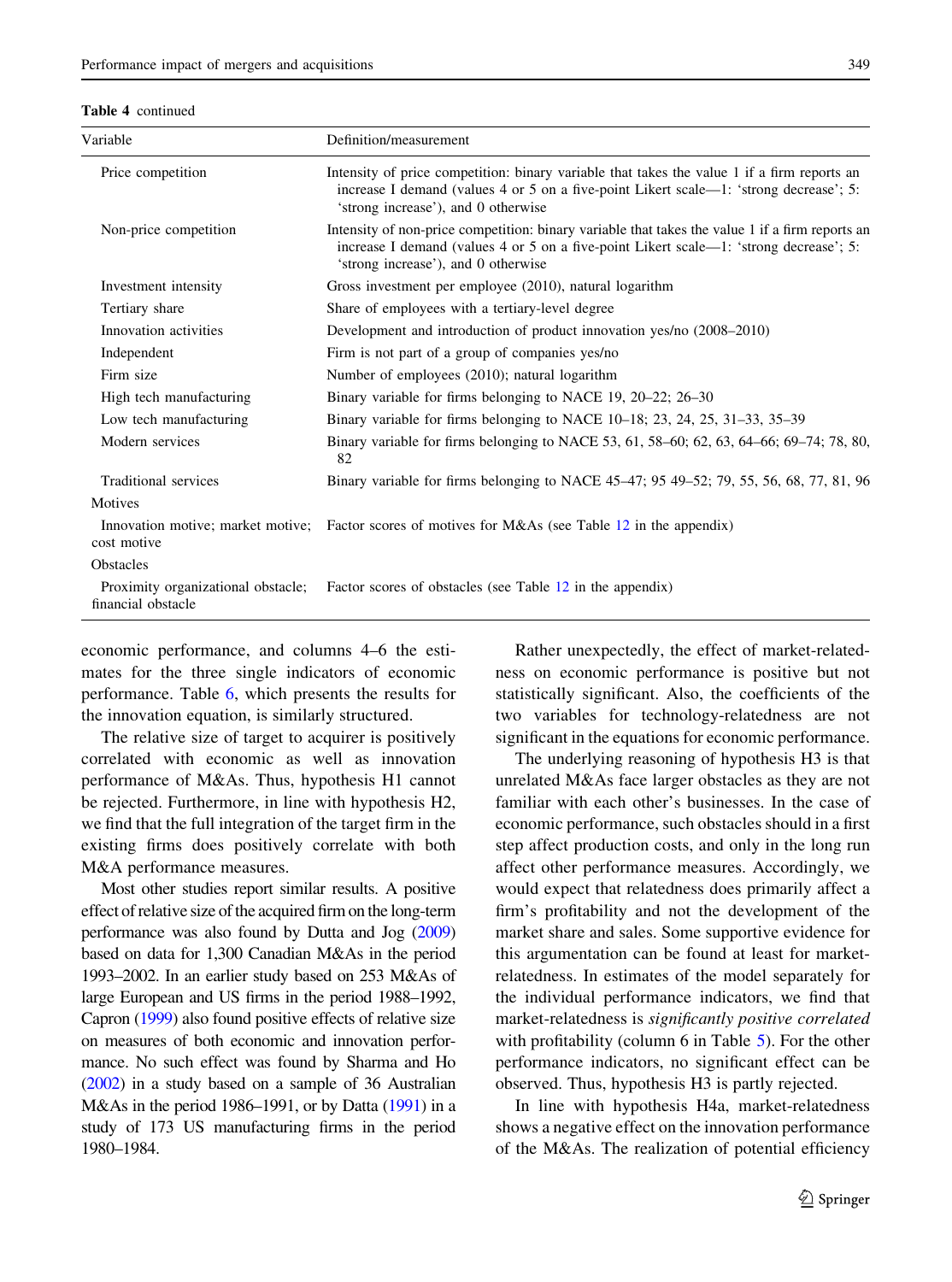Table 5 Probit estimates of economic M&A performance; basic model (average marginal effects)

| Dependent variable         | Economic<br>performance I | Economic<br>performance II | Economic<br>performance II | Market<br>share | Sales       | Profitability |
|----------------------------|---------------------------|----------------------------|----------------------------|-----------------|-------------|---------------|
| M&A synergy                |                           |                            |                            |                 |             |               |
| Relative size              | $0.086***$                | $0.097***$                 | $0.098***$                 | $0.095***$      | $0.100***$  | $0.074***$    |
|                            | (0.017)                   | (0.017)                    | (0.017)                    | (0.018)         | (0.018)     | (0.022)       |
| Total integration          | $0.148**$                 | $0.172**$                  | $0.172**$                  | $0.259***$      | $0.168**$   | 0.056         |
|                            | (0.063)                   | (0.068)                    | (0.069)                    | (0.077)         | (0.074)     | (0.087)       |
| Substitutive technologies  | 0.054                     | 0.045                      | 0.034                      | $-0.020$        | 0.064       | $-0.056$      |
|                            | (0.047)                   | (0.052)                    | (0.052)                    | (0.054)         | (0.053)     | (0.061)       |
| Complementary technologies | 0.027                     | $-0.013$                   | 0.004                      | $-0.029$        | 0.030       | 0.057         |
|                            | (0.050)                   | (0.052)                    | (0.052)                    | (0.055)         | (0.054)     | (0.059)       |
| Market related             | $-0.034$                  | 0.005                      | 0.000                      | 0.097           | $-0.081$    | $0.131**$     |
|                            | (0.050)                   | (0.056)                    | (0.056)                    | (0.058)         | (0.057)     | (0.064)       |
| Internal acquisition       | $-0.175***$               | $-0.158***$                | $-0.163***$                | $-0.275***$     | $-0.251***$ | $-0.029$      |
|                            | (0.046)                   | (0.048)                    | (0.048)                    | (0.047)         | (0.048)     | (0.057)       |
| Other M&A characteristics  |                           |                            |                            |                 |             |               |
| Integration date           | $-0.002$                  | 0.000                      | 0.000                      | 0.002           | $-0.003$    | 0.003         |
|                            | (0.002)                   | (0.002)                    | (0.003)                    | (0.003)         | (0.003)     | (0.003)       |
| Equity financed            | 0.071                     | 0.052                      | 0.046                      | 0.063           | $0.196***$  | 0.114         |
|                            | (0.065)                   | (0.069)                    | (0.072)                    | (0.073)         | (0.067)     | (0.082)       |
| Control variables          |                           |                            |                            |                 |             |               |
| Demand development         | $0.085*$                  | 0.059                      | $0.088*$                   | $0.125**$       | $0.147***$  | $-0.026$      |
|                            | (0.046)                   | (0.049)                    | (0.047)                    | (0.050)         | (0.049)     | (0.058)       |
| Price competition          | 0.018                     | 0.066                      | 0.067                      | 0.076           | 0.061       | 0.008         |
|                            | (0.045)                   | (0.048)                    | (0.048)                    | (0.051)         | (0.049)     | (0.058)       |
| Non price competition      | $-0.025$                  | $-0.026$                   | $-0.017$                   | $-0.045$        | $-0.033$    | $-0.019$      |
|                            | (0.044)                   | (0.046)                    | (0.046)                    | (0.048)         | (0.047)     | (0.055)       |
| Investment intensity       | 0.010                     | 0.007                      | 0.008                      | 0.002           | $0.018*$    | $-0.004$      |
|                            | (0.009)                   | (0.009)                    | (0.010)                    | (0.010)         | (0.010)     | (0.013)       |
| Tertiary share             | $-0.000$                  | 0.000                      | 0.000                      | $-0.001$        | 0.000       | $-0.002*$     |
|                            | (0.001)                   | (0.001)                    | (0.001)                    | (0.001)         | (0.001)     | (0.001)       |
| Innovation activities      | $0.110**$                 | $0.128**$                  |                            | $0.094*$        | $0.099*$    | 0.087         |
|                            | (0.048)                   | (0.051)                    |                            | (0.052)         | (0.051)     | (0.060)       |
| Independent                | $0.097**$                 | $0.080*$                   | $0.087*$                   | $0.120**$       | 0.068       | 0.028         |
|                            | (0.043)                   | (0.046)                    | (0.046)                    | (0.047)         | (0.047)     | (0.055)       |
| Firm size                  | 0.011                     | 0.013                      | 0.022                      | 0.021           | $-0.010$    | 0.010         |
|                            | (0.013)                   | (0.014)                    | (0.014)                    | (0.015)         | (0.015)     | (0.017)       |
| High tech manufacturing    | 0.001                     | $-0.112$                   | $-0.019$                   | $-0.112$        | 0.033       | 0.039         |
|                            | (0.104)                   | (0.112)                    | (0.104)                    | (0.120)         | (0.114)     | (0.136)       |
| Low tech manufacturing     | $-0.011$                  | $-0.069$                   | $-0.016$                   | $-0.053$        | 0.028       | 0.078         |
|                            | (0.097)                   | (0.105)                    | (0.102)                    | (0.112)         | (0.108)     | (0.124)       |
| Modern services            | 0.052                     | $-0.012$                   | 0.038                      | 0.025           | 0.046       | 0.062         |
|                            | (0.085)                   | (0.094)                    | (0.092)                    | (0.103)         | (0.097)     | (0.114)       |
| Traditional services       | 0.067                     | $-0.013$                   | 0.039                      | 0.004           | 0.152       | 0.136         |
|                            | (0.086)                   | (0.096)                    | (0.092)                    | (0.102)         | (0.096)     | (0.113)       |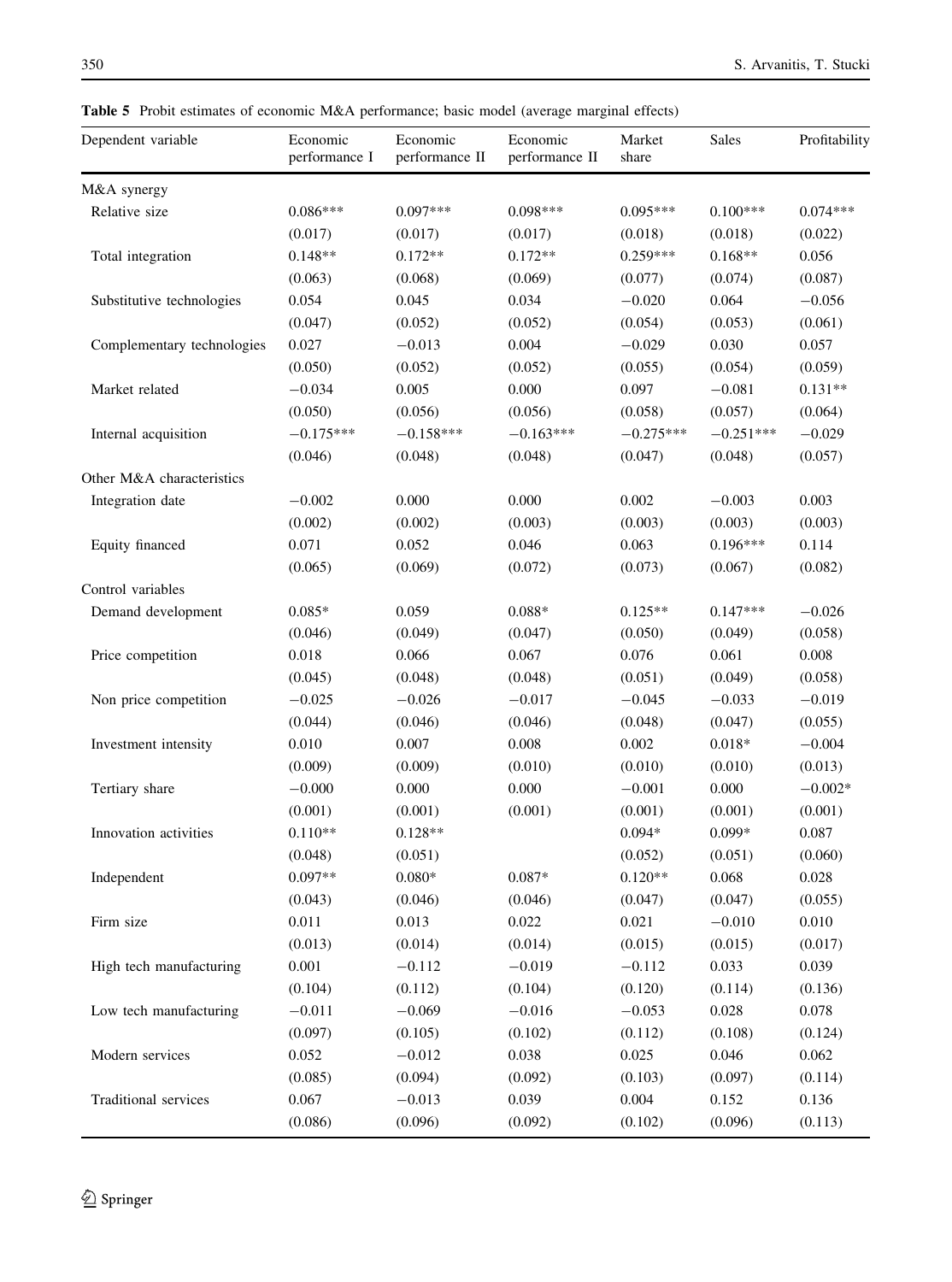Table 5 continued

| Dependent variable  | Economic<br>performance I | Economic<br>performance II | Economic<br>performance II | Market<br>share | Sales      | Profitability |
|---------------------|---------------------------|----------------------------|----------------------------|-----------------|------------|---------------|
| N                   | 322                       | 318                        | 319                        | 320             | 322        | 320           |
| Wald $\text{chi}^2$ | $53.36***$                | $50.83***$                 | $49.63***$                 | $83.03***$      | $70.05***$ | 28.15         |
| Pseudo $R^2$        | 0.17                      | 0.16                       | 0.15                       | 0.20            | 0.19       | 0.08          |

See Table 4 for the variable definitions; standard errors are in parentheses under the coefficients

\*\*\*, \*\*, \* denote statistical significance at the 1, 5 and 10 % test levels, respectively

gains seems to distract firms from innovation activities. Additional evidence from the estimates for the single indicators shows that the negative effect of the market-relatedness can be traced back to the sales share of new products (column 5 in Table 6).

The coefficient of the variable for complementary technology-relatedness is positive but not statistically significant, that of the variable for substitutive technology-relatedness is negative and statistically significant. Thus, hypothesis H4b is partly rejected. The negative effect of substitutive technology-relatedness is related primarily with the single indicators number of patent applications and sales share of new products (columns 4 and 5 in Table 6).

The evidence from similar studies is mixed. Capron (1999), Sharma and Ho (2002), and Dutta and Jog (2009) found no effect of (market-)relatedness on the economic performance of M&As. An older study by Singh and Montgomery (1987) based on 105 US firms in the period 1975–1980 found a positive effect of marketrelatedness on the profitability of M&As. Cassiman et al. (2005) reported a negative effect of marketrelatedness, a positive effect of complementary technology-relatedness, and a negative effect of substitutive technology-relatedness on innovation performance. However, their statistical base of the data of 31 firms is rather narrow. In this sense, our results provide evidence in favor of H4 on a considerably broader basis.

The economic M&A performance is negatively related to internal acquisitions (primarily associated with the single indicators market share and sales; columns 4 and 5 in Table 5). The effect on innovation performance is not statistically significant. A possible explanation may be that the realization of synergies in innovation requires a higher level of integration and that just belonging to the same group of companies is not sufficient to realize synergies in innovation. Accordingly, in the case of internal acquisitions, more synergy potential might be available with respect to innovation performance than with respect to economic performance. Hypothesis H5 cannot be rejected for economic performance, but is rejected for innovation performance.

The variable for equity-financing of M&As shows, in the equation for economic performance, the expected positive sign, but the respective marginal effect is statistically insignificant. However, a significantly positive effect is found for sales (column 5 in Table 5). Seemingly contrary to our expectations (H6), we find a negative correlation of equity-financed M&A with the measure for innovation performance, primarily stemming from the indicator sales share of new products (column 5 in Table 6). This means that firms that report a high innovation performance due to M&A at the same time report that the M&A was externally financed. A more detailed analysis showed that this effect can be traced back primarily (but not exclusively) to larger firms, which in general have an easier access to external finance (see Table  $10$  in the appendix). Thus, a possible ex-post explanation could be that larger firms that have good access to external financing may be able to finance externally not only M&A but also innovation projects. In this sense, this finding indicates to a limited validity of H6. Furthermore, Weitzel and McCarthy (2011) argue, and also show empirically, that in general SMEs use more stock (external financing) and less cash as means of payment than larger firms. This could be an alternative explanation of our result, if we assume that many firms understand under external financing not only bank debt but also equity.

In general, one would expect that the process of acquisition needs some time. Accordingly, the time since acquisition and the judgement of the M&A performance should be positively correlated. However, in our data, we cannot observe such an effect. The point of time of M&A affects neither economic nor innovation performance.

The M&A performance is only marginally affected by market conditions and general firm characteristics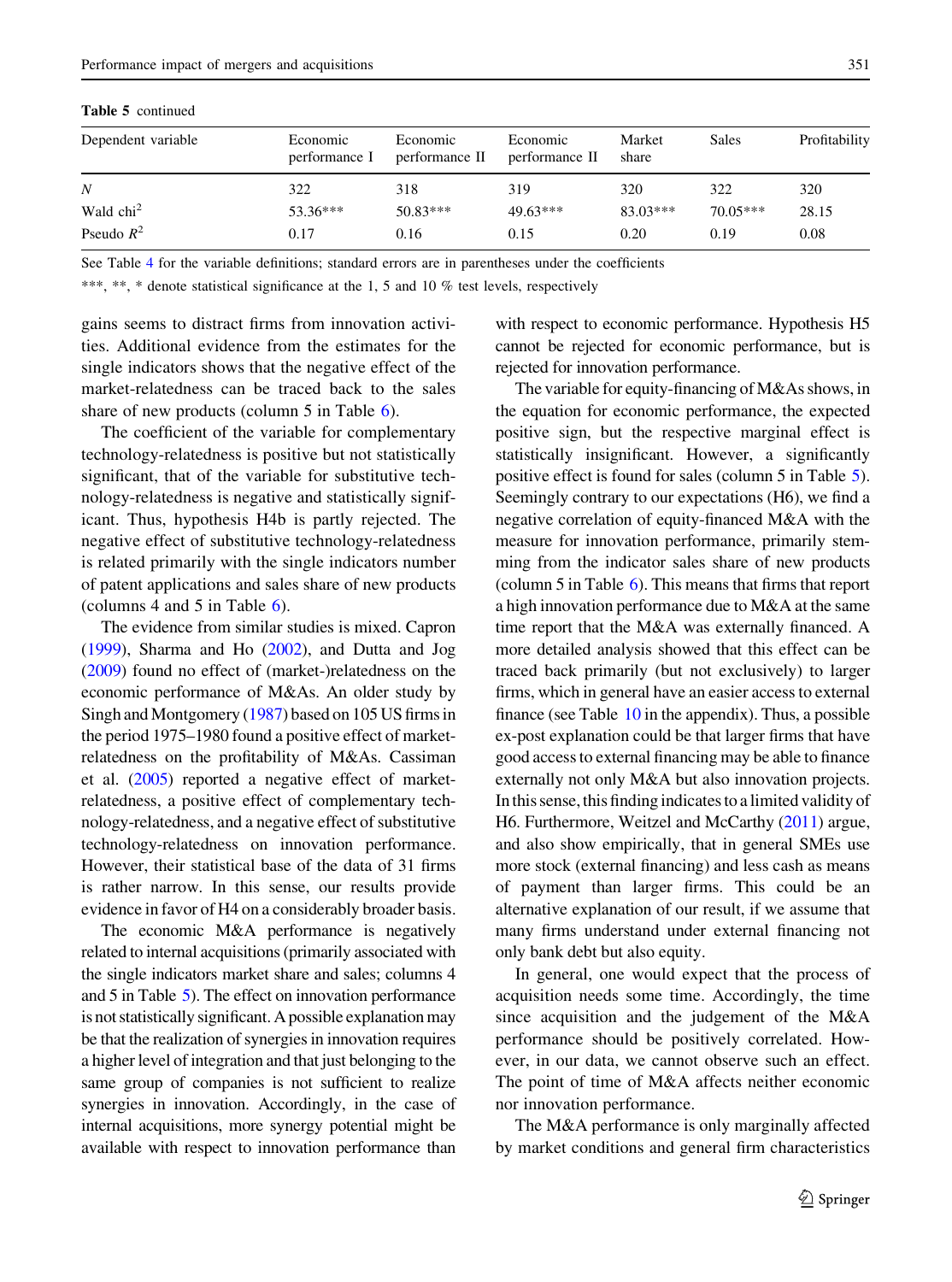Table 6 Probit estimates of innovation M&A performance; basic model (average marginal effects)

| Dependent variable         | Innovation<br>performance I | Innovation<br>performance II | R&D<br>intensity | Patent<br>applications | New product<br>share |
|----------------------------|-----------------------------|------------------------------|------------------|------------------------|----------------------|
| M&A synergy                |                             |                              |                  |                        |                      |
| Relative size              | $0.078***$                  | $0.062***$                   | 0.006            | 0.008                  | $0.078***$           |
|                            | (0.017)                     | (0.016)                      | (0.010)          | (0.007)                | (0.017)              |
| Total integration          | $0.147**$                   | $0.184**$                    |                  | 0.038                  | $0.147**$            |
|                            | (0.072)                     | (0.070)                      |                  | (0.026)                | (0.069)              |
| Substitutive technologies  | $-0.118**$                  | $-0.125***$                  | $-0.041$         | $-0.027**$             | $-0.100**$           |
|                            | (0.049)                     | (0.046)                      | (0.029)          | (0.015)                | (0.048)              |
| Complementary technologies | 0.045                       | 0.058                        | 0.042            | $-0.036*$              | 0.032                |
|                            | (0.049)                     | (0.046)                      | (0.029)          | (0.021)                | (0.046)              |
| Market related             | $-0.099*$                   | $-0.119**$                   | $-0.014$         | $-0.001$               | $-0.110**$           |
|                            | (0.055)                     | (0.053)                      | (0.033)          | (0.019)                | (0.053)              |
| Internal acquisition       | $-0.053$                    | $-0.037$                     | 0.013            | 0.005                  | $-0.075$             |
|                            | (0.049)                     | (0.046)                      | (0.028)          | (0.018)                | (0.046)              |
| Other M&A characteristics  |                             |                              |                  |                        |                      |
| Integration date           | $-0.002$                    | $-0.003$                     | 0.002            | $-0.000$               | $-0.003$             |
|                            | (0.002)                     | (0.002)                      | (0.001)          | (0.001)                | (0.002)              |
| Equity financed            | $-0.240***$                 | $-0.217***$                  | 0.054            | $-0.024$               | $-0.226***$          |
|                            | (0.059)                     | (0.056)                      | (0.045)          | (0.021)                | (0.055)              |
| Control variables          |                             |                              |                  |                        |                      |
| Demand development         | $0.086*$                    | 0.032                        | 0.032            | $-0.002$               | $0.120***$           |
|                            | (0.049)                     | (0.045)                      | (0.027)          | (0.016)                | (0.045)              |
| Price competition          | 0.021                       | 0.011                        | 0.016            | $-0.009$               | 0.008                |
|                            | (0.046)                     | (0.044)                      | (0.028)          | (0.016)                | (0.044)              |
| Non price competition      | $-0.027$                    | $-0.039$                     | 0.015            | $-0.018$               | 0.012                |
|                            | (0.045)                     | (0.042)                      | (0.027)          | (0.018)                | (0.041)              |
| Investment intensity       | 0.003                       | 0.003                        | $0.016***$       | $-0.001$               | 0.005                |
|                            | (0.010)                     | (0.009)                      | (0.007)          | (0.004)                | (0.009)              |
| Tertiary share             | 0.000                       | 0.000                        | $-0.000$         | 0.000                  | $-0.000$             |
|                            | (0.001)                     | (0.001)                      | (0.001)          | (0.000)                | (0.001)              |
| Independent                | 0.004                       | 0.031                        | $-0.033$         | 0.016                  | $-0.000$             |
|                            | (0.045)                     | (0.043)                      | (0.030)          | (0.014)                | (0.042)              |
| Firm size                  | 0.020                       | 0.009                        | $-0.001$         | $0.012*$               | 0.013                |
|                            | (0.014)                     | (0.014)                      | (0.009)          | (0.007)                | (0.013)              |
| High tech manufacturing    | 1.358***                    | 1.222***                     | $0.508***$       | $0.247***$             | 1.217***             |
|                            | (0.114)                     | (0.111)                      | (0.098)          | (0.072)                | (0.112)              |
| Low tech manufacturing     | 1.167***                    | 1.040***                     | $0.369***$       | $0.211***$             | 1.032***             |
|                            | (0.113)                     | (0.111)                      | (0.087)          | (0.065)                | (0.111)              |
| Modern services            | $1.173***$                  | 1.046***                     | $0.400***$       | $0.173***$             | 1.028***             |
|                            | (0.111)                     | (0.108)                      | (0.084)          | (0.056)                | (0.105)              |
| Traditional services       | 1.214***                    | $1.021***$                   | $0.410***$       | $0.200***$             | 1.065***             |
|                            | (0.106)                     | (0.103)                      | (0.083)          | (0.062)                | (0.103)              |
| Ν                          | 300                         | 295                          | 260              | 296                    | 302                  |
| Wald chi <sup>2</sup>      | 1218.32***                  | 816.94***                    | 702.49***        | 381.84***              | 1036.11***           |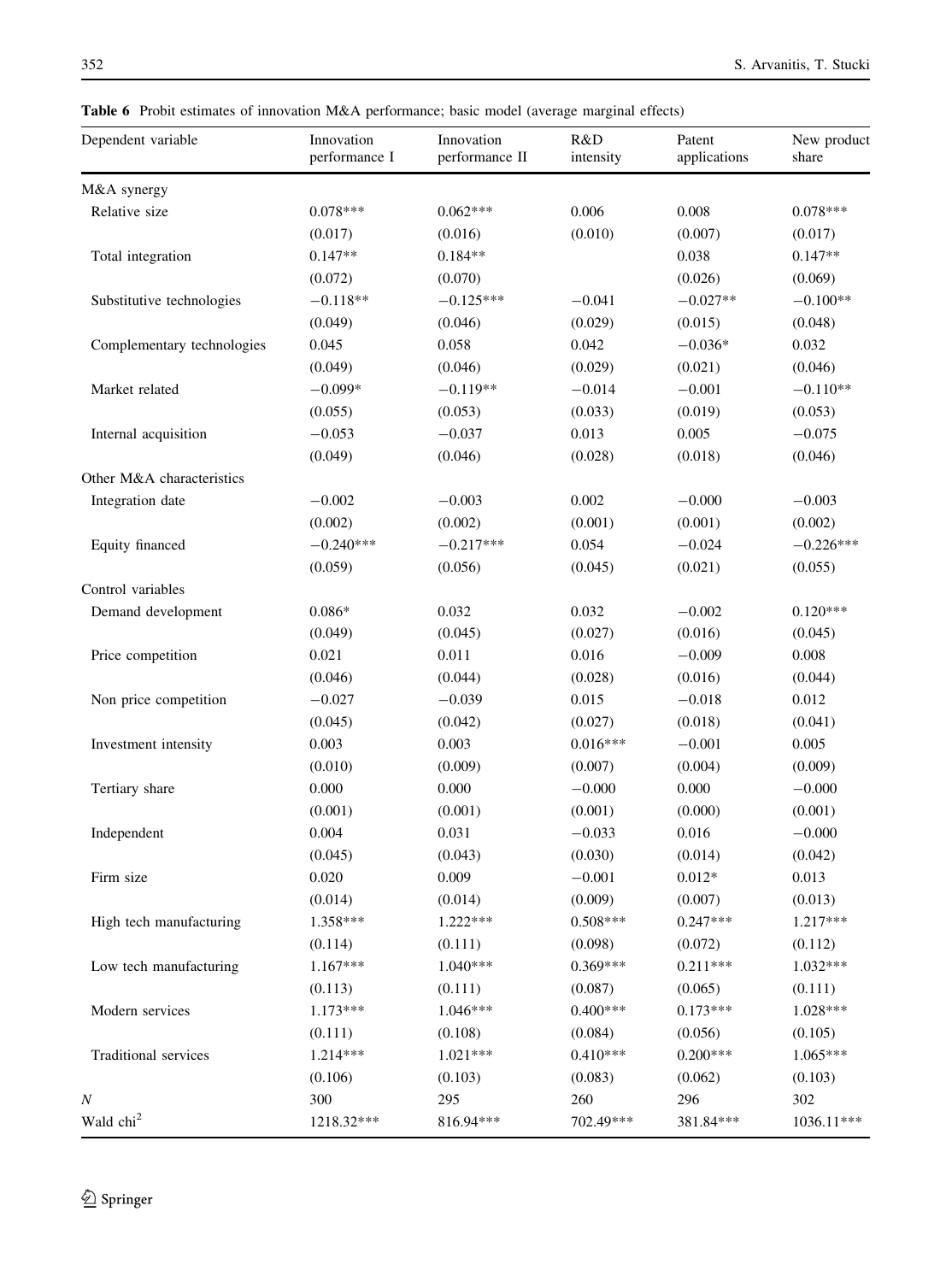| ł<br>$\sim$ | I<br>$\sim$ | I<br>$\sim$<br>۰. |
|-------------|-------------|-------------------|

| <b>Table 6</b> continued |                             |                              |                  |                        |                      |
|--------------------------|-----------------------------|------------------------------|------------------|------------------------|----------------------|
| Dependent variable       | Innovation<br>performance I | Innovation<br>performance II | R&D<br>intensity | Patent<br>applications | New product<br>share |
| Pseudo $R^2$             | 0.19                        | 0.20                         | 0.20             | 0.22                   | 0.22                 |

See Table 4 for the variable definitions; standard errors are in parentheses under the coefficients; the variable total integration is not included in the R&D model as it predicts the failure perfectly

\*\*\*, \*\*, \* denote statistical significance at the 1, 5 and 10 % test levels, respectively

such as capital intensity and human capital intensity. Only a few of the control variables have a statistically significant effect on the M&A performance. Demand development, innovation activities (only included in the economic performance equation), and independency of the firm are the three exceptions with respect to the estimates for economic performance. These variables correlate positively with economic M&A performance. Demand development is also positively correlated with the innovation variable (column 5 in Table 6) and investment intensity with R&D intensity (column 3 in Table 6).

Finally, we also examined possible size effects, for example differences between small (less than 50 employees) and medium-sized and large firms (50 employees and more) in our sample. To this end, we estimated the economic performance and the innovation equation separately for small and medium-sized and large firms (Table 10 in the appendix). With respect to economic performance, these results yield some additional insights. The effect of full integration is stronger for small firms. Firm independence and innovation activities are more important for larger firms. Non-price competition seems to be positively correlated with economic performance for small firms but negatively for larger ones. Such a difference may indicate different market environments of small and larger firms. With respect to innovation, the effects for substitutive and complementary effects of technologyrelatedness that were found for all firms can be clearly traced back to larger firms. On the contrary, the difference as to effect of internal and external acquisitions is more relevant for small firms, similarly to the full integration effect for economic performance already mentioned above.

# 5.2 Extended model

Estimation results for the model extension are presented in Table 7. The inclusion of additional variables

for motives and obstacles does not affect the results of the basic variables. We find that innovation performance is positively correlated with innovation-specific and market-specific motives, economic performance with market- and cost-related motives. The effect of market-specific motives on economic performance is larger than the effect on innovation performance.

Only the variable for lack of proximity and organizational obstacles, a factor that is often considered as a main determinant of M&A failure, shows the expected negative effect on economic performance. Neither types of obstacles show any effect on innovation performance.

## 6 Summary and conclusions

Firms from the service sector were involved in about 65 % of the M&As that existed in Switzerland in the period 2006–2008, with 8 % construction firms and about 27 % manufacturing firms. About 86 % of the acquiring firms had less than 500 employees, and 60 % of them even fewer than 100 employees. For one-third of the acquiring firms, the acquired entity amounted to 25–100 % of their size as measured by annual sales. For the other two-thirds, the relative size of the acquired firms was less than 25 %. In only 5 cases (about  $1\%$  of all M&As), the acquired entity was larger than the acquiring firm.

Most of the acquiring firms reported an increase of sales and/or market share as a consequence of M&A (53 and 63 %, respectively). Only 2–3 % of the firms recorded a decrease and the rest could not detect any impact (44 and 34 %, respectively). The outcomes with respect to profitability are slightly different. Almost 10 % of the firms reported a decrease of profitability and about 45 % either no change or an increase. The situation is quite different with respect to innovation performance. For all three innovation indicators, the dominant result was that no effect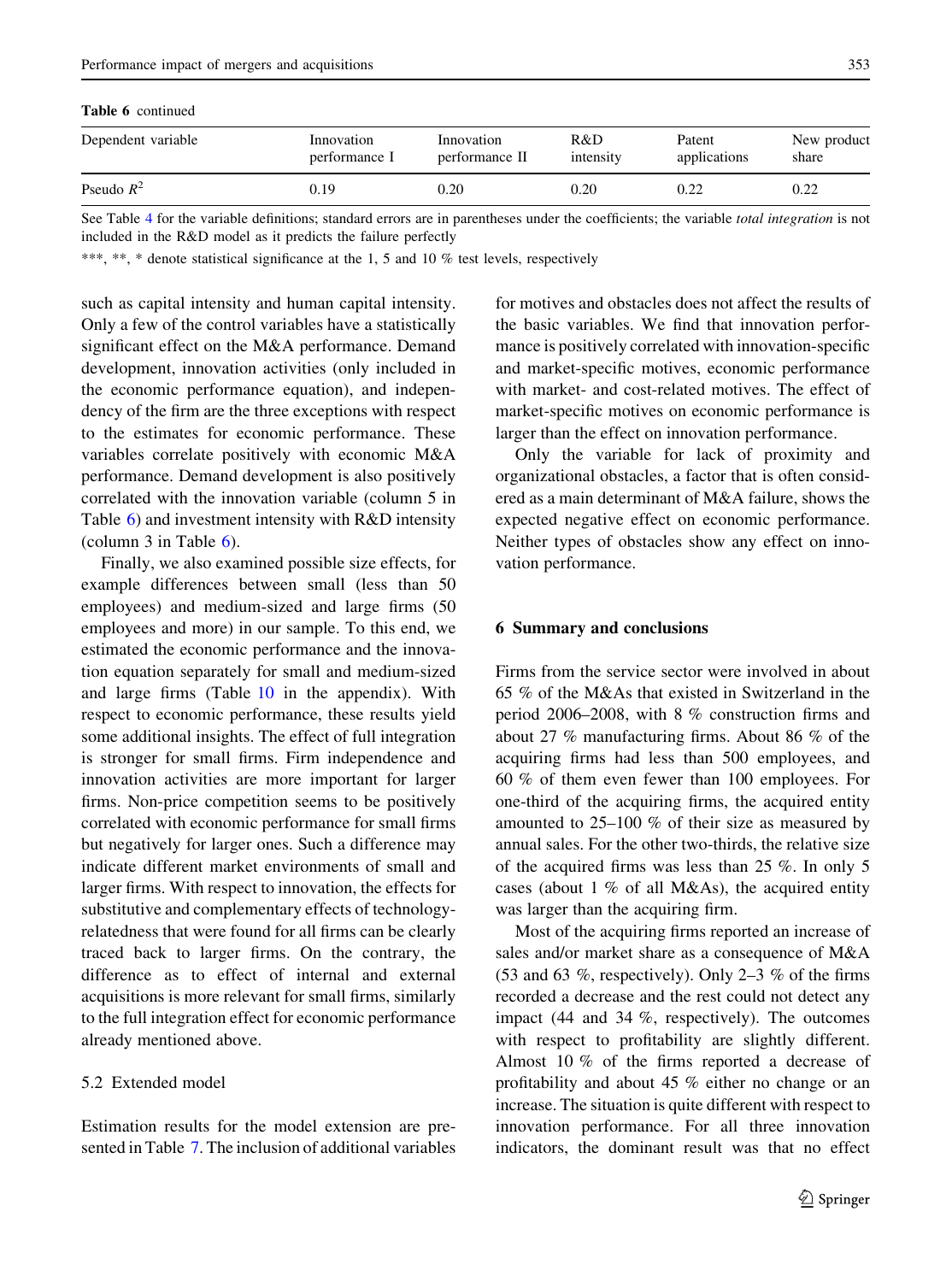| Dependent variable         | Economic<br>performance II | Innovation<br>performance II |
|----------------------------|----------------------------|------------------------------|
| M&A synergy                |                            |                              |
| Relative size              | $0.075***$                 | $0.046***$                   |
|                            | (0.018)                    | (0.017)                      |
| Total integration          | $0.120*$                   | $0.201***$                   |
|                            | (0.067)                    | (0.075)                      |
| Substitutive technologies  | 0.005                      | $-0.116**$                   |
|                            | (0.052)                    | (0.046)                      |
| Complementary technologies | $-0.032$                   | 0.039                        |
|                            | (0.051)                    | (0.046)                      |
| Market related             | 0.007                      | $-0.108**$                   |
|                            | (0.056)                    | (0.053)                      |
| Internal acquisition       | $-0.133**$                 | 0.001                        |
|                            | (0.051)                    | (0.050)                      |
| Other M&A characteristics  |                            |                              |
| Integration date           | 0.001                      | $-0.003$                     |
|                            | (0.003)                    | (0.002)                      |
| Equity financed            | 0.054                      | $-0.195***$                  |
|                            | (0.071)                    | (0.056)                      |
| Control variables          |                            |                              |
| Demand development         | 0.058                      | 0.041                        |
|                            | (0.048)                    | (0.044)                      |
| Price competition          | 0.056                      | $-0.001$                     |
|                            | (0.047)                    | (0.043)                      |
| Non price competition      | $-0.024$                   | $-0.022$                     |
|                            | (0.045)                    | (0.041)                      |
| Investment intensity       | 0.003                      | 0.002                        |
|                            | (0.009)                    | (0.009)                      |
| Tertiary share             | 0.000                      | $-0.000$                     |
|                            | (0.001)                    | (0.001)                      |
| Innovation activities      | $0.137***$                 |                              |
|                            | (0.049)                    |                              |
| Independent                | 0.051                      | 0.042                        |
|                            | (0.045)                    | (0.043)                      |
| Firm size                  | 0.012                      | 0.006                        |
|                            | (0.014)                    | (0.015)                      |
| High tech manufacturing    | $-0.121$                   | 1.126***                     |
|                            | (0.105)                    | (0.105)                      |
| Low tech manufacturing     | $-0.100$                   | $0.980***$                   |
|                            | (0.095)                    | (0.105)                      |
| Modern services            | $-0.011$                   | 0.985***                     |
|                            | (0.087)                    | (0.100)                      |

Table 7 Probit estimates of M&A performance; model extension including motives and obstacles (average marginal effects)

Table 7 continued

| Dependent variable       | Economic<br>performance II | Innovation<br>performance II |
|--------------------------|----------------------------|------------------------------|
| Traditional services     | $-0.046$                   | $0.961***$                   |
|                          | (0.088)                    | (0.101)                      |
| <b>Motives</b>           |                            |                              |
| Innovation motive        | $-0.009$                   | $0.064***$                   |
|                          | (0.025)                    | (0.019)                      |
| Market motive            | $0.073***$                 | $0.051**$                    |
|                          | (0.026)                    | (0.024)                      |
| Cost motive              | $0.098***$                 | $-0.005$                     |
|                          | (0.024)                    | (0.023)                      |
| <b>Obstacles</b>         |                            |                              |
| Proximity organizational | $-0.044*$                  | 0.018                        |
| obstacle                 | (0.026)                    | (0.022)                      |
| Financial obstacle       | $-0.007$                   | 0.010                        |
|                          | (0.021)                    | (0.021)                      |
| N                        | 310                        | 289                          |
| Wald chi <sup>2</sup>    | 80.92***                   | 931.10***                    |
| Pseudo $R^2$             | 0.22                       | 0.26                         |

See Table 4 for the variable definitions; standard errors are in parentheses under the coefficients

\*\*\*, \*\*, \* denote statistical significance at the 1, 5 and 10 % test levels, respectively

could be traced back to M&A (73–91 %). Less than 10 % reported a decrease but even fewer an increase, with the exception of "sales share of new products".

Based on the firms' own assessments of six indicators of economic and innovation performance effects of the M&As, we investigated the factors that appear to correlate with high M&A performance. To this end, the performance measures are regressed on a series of possible determining factors as postulated in existing theoretical and empirical literature.

M&A performance is primarily affected by specific M&A characteristics, but not by general market characteristics such as demand development or competition conditions. Rather astonishingly, it is also not affected by firm characteristics such as capital intensity, human capital endowment, and firm size. There is an interesting exception: innovation activities. This means that, with the remarkable exception of innovation activities, the level of M&A performance is determined primarily by factors of the M&A process itself.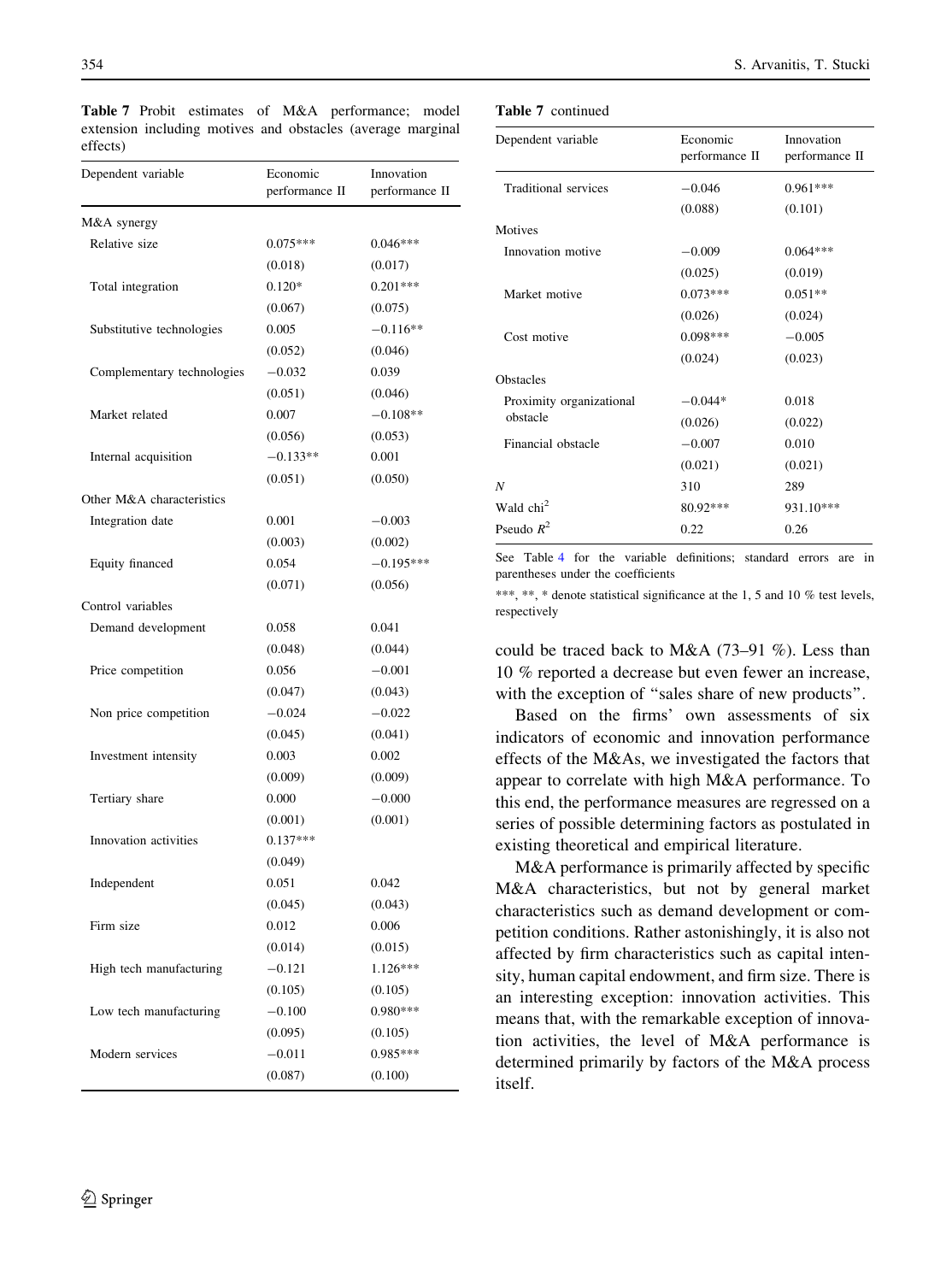Both performance measures correlate positively with relative size. The larger the acquired entity, the larger is the synergy potential that can be exploited and, according to the firms' assessment, had been effectively exploited. A further condition that enables the acquiring firm to benefit from the synergy potential of M&A is a high degree of integration of the acquired firm in the new structure. A further important factor is the relatedness of acquiring and acquired entity with respect (1) to products and (2) to innovation activities. Internal acquisitions appear to have a significantly lower synergy potential than external acquisitions with respect to economic performance. Market-relatedness matters, negatively as expected, only for innovative performance. Also, technology-relatedness is an issue only for innovation performance. In this case, we found the same effect as Cassiman et al. (2005), namely that substitutive technologies do not enhance innovation performance. There is also a positive effect of complementary technologies, but it is not statistically significant.

Contrary to theoretical expectations, equityfinanced M&As do not show a superior economic performance to debt-financed ones; they even seem to be less innovative than debt-financed M&As.

Deeper insights in the differing characteristics of successful and unsuccessful M&As could be gained by a comparison of firms involved in M&As and firms that are not involved in M&As. To this end, a large sample of control firms is needed. This is a task that is to be pursued in the next future.

Acknowledgments The fruitful comments and suggestions of two anonymous referees are gratefully acknowledged.

#### Appendix

See Tables 8, 9, 10, 11 and 12.

|  | <b>Table 8</b> Descriptive statistics based on 'basic model' |  |  |  |  |  |
|--|--------------------------------------------------------------|--|--|--|--|--|
|--|--------------------------------------------------------------|--|--|--|--|--|

| Model                      |               |           | Economic performance | Innovation performance |                    |  |
|----------------------------|---------------|-----------|----------------------|------------------------|--------------------|--|
|                            |               | $n = 318$ |                      | $n = 295$              |                    |  |
|                            |               | Mean      | Standard deviation   | Mean                   | Standard deviation |  |
| Dependent variables        |               |           |                      |                        |                    |  |
| Economic performance       | Binary        | 0.708     | 0.455                |                        |                    |  |
| Innovation performance     | Binary        |           |                      | 0.210                  | 0.408              |  |
| Independent variables      |               |           |                      |                        |                    |  |
| M&A synergy                |               |           |                      |                        |                    |  |
| Relative size              | Continuous    | 2.498     | 1.329                | 2.489                  | 1.331              |  |
| Total integration          | <b>Binary</b> | 0.875     | 0.332                | 0.871                  | 0.336              |  |
| Substitutive technologies  | Binary        | 0.586     | 0.493                | 0.583                  | 0.494              |  |
| Complementary technologies | Binary        | 0.357     | 0.480                | 0.359                  | 0.481              |  |
| Market related             | Binary        | 0.389     | 0.488                | 0.383                  | 0.487              |  |
| Internal acquisition       | Binary        | 0.524     | 0.500                | 0.525                  | 0.500              |  |
| Other M&A characteristics  |               |           |                      |                        |                    |  |
| Integration date           | Continuous    | 20.284    | 9.275                | 20.211                 | 9.269              |  |
| Equity financed            | Binary        | 0.868     | 0.339                | 0.881                  | 0.324              |  |
| Control variables          |               |           |                      |                        |                    |  |
| Demand development         | Binary        | 0.398     | 0.490                | 0.400                  | 0.491              |  |
| Price competition          | Binary        | 0.643     | 0.480                | 0.637                  | 0.482              |  |
| Non-price competition      | Binary        | 0.404     | 0.492                | 0.400                  | 0.491              |  |
| Investment intensity       | Continuous    | 8.681     | 2.276                | 8.683                  | 2.279              |  |
| Tertiary share             | Continuous    | 32.189    | 28.290               | 33.049                 | 28.714             |  |
| Innovation activities      | Binary        | 0.503     | 0.501                |                        |                    |  |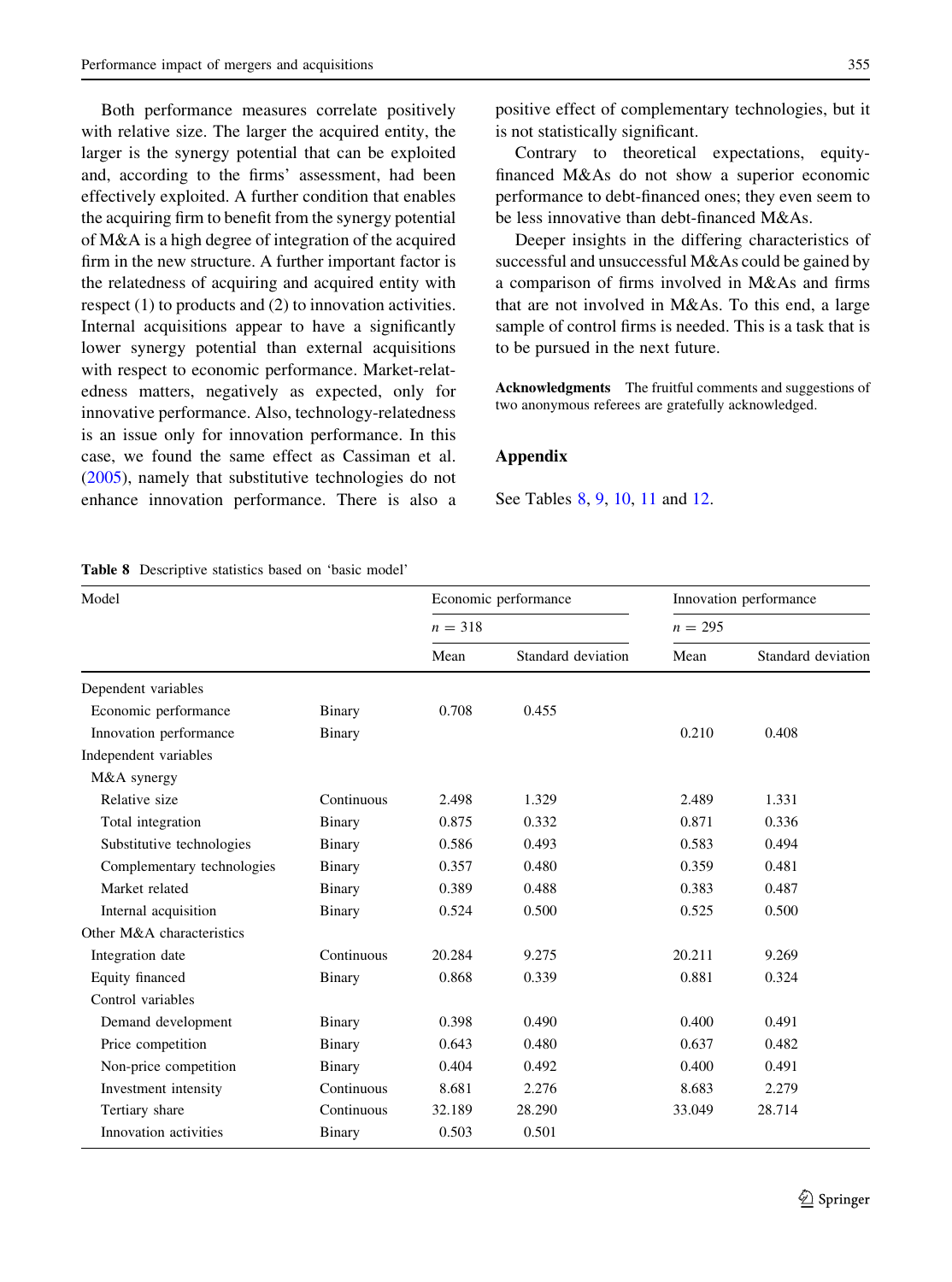# Table 8 continued

|            |           |                    | Innovation performance<br>$n = 295$ |                    |  |
|------------|-----------|--------------------|-------------------------------------|--------------------|--|
|            | $n = 318$ |                    |                                     |                    |  |
|            | Mean      | Standard deviation | Mean                                | Standard deviation |  |
| Binary     | 0.433     | 0.496              | 0.420                               | 0.494              |  |
| Continuous | 4.273     | 1.813              | 4.260                               | 1.823              |  |
| Binary     | 0.122     | 0.328              | 0.129                               | 0.336              |  |
| Binary     | 0.144     | 0.352              | 0.156                               | 0.363              |  |
| Binary     | 0.323     | 0.468              | 0.325                               | 0.469              |  |
| Binary     | 0.332     | 0.472              | 0.322                               | 0.468              |  |
|            |           |                    | Economic performance                |                    |  |

**Table 9** Correlation matrix (based on 'basic model' of the economic performance equation;  $n = 318$ )

|                               | Relative<br>size    | Total<br>integration | Substitutive<br>technologies |                       |          | Complementary<br>technologies | Market<br>related        | Internal<br>acquisition |
|-------------------------------|---------------------|----------------------|------------------------------|-----------------------|----------|-------------------------------|--------------------------|-------------------------|
| Total integration             | 0.068               |                      |                              |                       |          |                               |                          |                         |
| Substitutive<br>technologies  | 0.124               | 0.077                |                              |                       |          |                               |                          |                         |
| Complementary<br>technologies | $-0.017$            | 0.097                | 0.248                        |                       |          |                               |                          |                         |
| Market related                | 0.189               | 0.122                | 0.394                        |                       | 0.242    |                               |                          |                         |
| Internal acquisition          | 0.011               | 0.220                | 0.087                        |                       | 0.153    |                               | 0.128                    |                         |
| Integration date              | 0.117               | $-0.021$             | 0.009                        |                       | 0.014    |                               | $-0.123$                 | $-0.020$                |
| Equity financed               | $-0.115$            | 0.081                | $-0.043$                     |                       | $-0.021$ |                               | $-0.012$                 | 0.168                   |
| Demand development            | $-0.009$            | 0.107                | 0.038                        |                       | 0.070    |                               | 0.077                    | 0.101                   |
| Price competition             | 0.001               | 0.040                | 0.067                        |                       | 0.034    |                               | 0.114                    | $-0.041$                |
| Non-price competition         | 0.035               | 0.036                | 0.028                        |                       | 0.016    |                               | 0.049                    | 0.042                   |
| Investment intensity          | $-0.032$            | $-0.037$             | 0.114                        |                       | 0.033    |                               | 0.198                    | $-0.061$                |
| Tertiary share                | $-0.034$            | 0.043                | $-0.141$                     |                       | 0.039    |                               | $-0.096$                 | 0.097                   |
| Innovation activities         | $-0.099$            | $-0.065$             | $-0.065$                     |                       | 0.068    |                               | $-0.095$                 | $-0.076$                |
| Independent                   | $-0.075$            | $-0.043$             | $-0.020$                     |                       | 0.018    |                               | $-0.019$                 | $-0.050$                |
| Firm size                     | $-0.261$            | $-0.209$             | 0.107                        |                       | 0.009    |                               | $-0.116$                 | $-0.236$                |
| High tech<br>manufacturing    | $-0.016$            | $-0.065$             | 0.001                        |                       | $-0.017$ |                               | $-0.102$                 | 0.048                   |
| Low tech<br>manufacturing     | 0.042               | $-0.119$             | $-0.001$                     |                       | $-0.025$ |                               | $-0.054$                 | $-0.110$                |
| Modern services               | $-0.025$            | 0.052                | 0.028                        |                       | 0.095    |                               | 0.100                    | 0.060                   |
| <b>Traditional services</b>   | 0.056               | 0.041                | $-0.099$                     |                       | $-0.107$ |                               | 0.009                    | $-0.036$                |
|                               | Integration<br>date |                      | Equity<br>financed           | Demand<br>development |          | Price<br>competition          | Non price<br>competition | Investment<br>intensity |
| Equity financed               | $-0.076$            |                      |                              |                       |          |                               |                          |                         |
| Demand development            | $-0.075$            |                      | 0.088                        |                       |          |                               |                          |                         |
| Price competition             | 0.008               |                      | $-0.021$                     | $-0.065$              |          |                               |                          |                         |
| Non-price competition         | $-0.089$            |                      | 0.020                        | $-0.041$              |          | $-0.037$                      |                          |                         |
| Investment intensity          | 0.046               |                      | $-0.055$                     | 0.119                 |          | $-0.025$                      | $-0.047$                 |                         |
| Tertiary share                | 0.082               |                      | $-0.020$                     | $-0.071$              |          | $-0.143$                      | 0.018                    | $-0.046$                |
| Innovation activities         | 0.004               |                      | $-0.072$                     | 0.124                 |          | $-0.022$                      | 0.065                    | 0.099                   |

 $\underline{\textcircled{\tiny 2}}$  Springer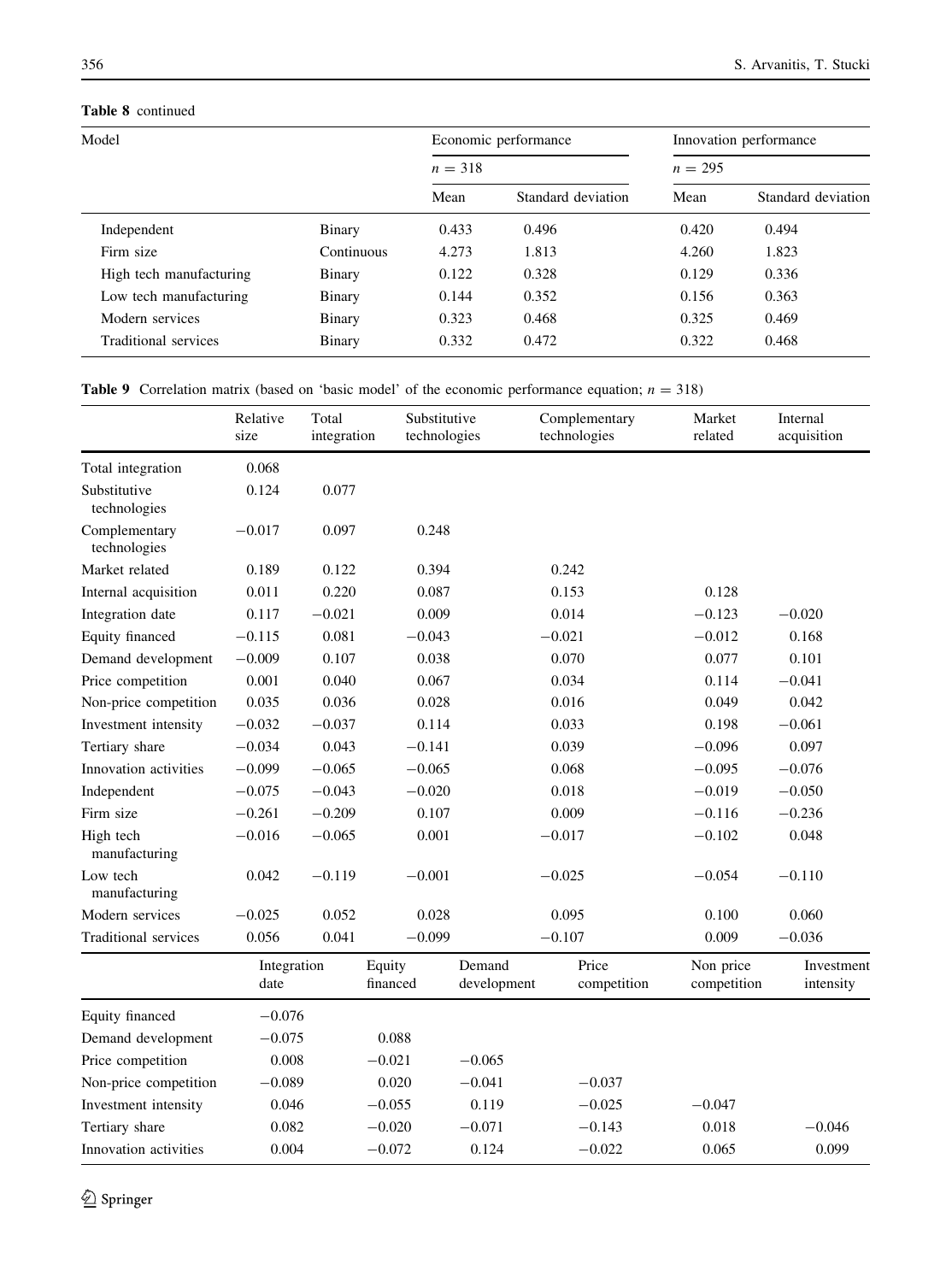## Table 9 continued

|                         | Integration<br>date | Equity<br>financed       | Demand<br>development |              | Price<br>competition       | Non price<br>competition  | Investment<br>intensity |
|-------------------------|---------------------|--------------------------|-----------------------|--------------|----------------------------|---------------------------|-------------------------|
| Independent             | 0.019               | 0.002                    | 0.009                 |              | $-0.091$                   | $-0.007$                  | 0.059                   |
| Firm size               | $-0.034$            | 0.023                    | $-0.042$              |              | 0.094                      | $-0.031$                  | 0.153                   |
| High tech manufacturing | $-0.058$            | 0.061                    | $-0.087$              |              | $-0.020$                   | 0.043                     | $-0.010$                |
| Low tech manufacturing  | 0.000               | $-0.077$                 | $-0.004$              |              | 0.028                      | 0.006                     | 0.069                   |
| Modern services         | $-0.053$            | $-0.030$                 | $-0.006$              |              | $-0.076$                   | $-0.005$                  | $-0.052$                |
| Traditional services    | 0.143               | $-0.020$                 | $-0.014$              |              | 0.028                      | $-0.027$                  | 0.015                   |
|                         | Tertiary<br>share   | Innovation<br>activities | Independent           | Firm<br>size | High tech<br>manufacturing | Low tech<br>manufacturing | Modern<br>services      |
| Innovation activities   | 0.107               |                          |                       |              |                            |                           |                         |
| Independent             | $-0.096$            | 0.052                    |                       |              |                            |                           |                         |
| Firm size               | $-0.170$            | 0.233                    | 0.148                 |              |                            |                           |                         |
| High tech manufacturing | $-0.009$            | 0.237                    | 0.004                 | 0.075        |                            |                           |                         |
| Low tech manufacturing  | $-0.159$            | 0.033                    | 0.039                 | 0.123        | $-0.154$                   |                           |                         |
| Modern services         | 0.334               | $-0.031$                 | 0.001                 | $-0.050$     | $-0.257$                   | $-0.283$                  |                         |
| Traditional services    | $-0.124$            | $-0.031$                 | $-0.036$              | $-0.123$     | $-0.264$                   | $-0.291$                  | $-0.486$                |

Table 10 Probit estimates of M&A performance for different size classes; basic model (average marginal effects)

| Dependent variable        | Economic performance II |              | Innovation performance II |              |
|---------------------------|-------------------------|--------------|---------------------------|--------------|
| Size class                | Small                   | Medium/large | Small                     | Medium/large |
| M&A synergy               |                         |              |                           |              |
| Relative size             | $0.104***$              | $0.102***$   | $0.095***$                | $0.042*$     |
|                           | (0.023)                 | (0.025)      | (0.024)                   | (0.024)      |
| Total integration         | $0.449***$              | 0.094        | 0.126                     | $0.247***$   |
|                           | (0.102)                 | (0.081)      | (0.138)                   | (0.091)      |
| Substitutive technologies | 0.069                   | 0.015        | 0.081                     | $-0.196***$  |
|                           | (0.087)                 | (0.064)      | (0.074)                   | (0.053)      |
| Complementary             | 0.020                   | $-0.041$     | $-0.018$                  | $0.113**$    |
| technologies              | (0.080)                 | (0.065)      | (0.071)                   | (0.055)      |
| Market related            | $-0.014$                | $-0.008$     | $-0.184**$                | $-0.114*$    |
|                           | (0.084)                 | (0.073)      | (0.074)                   | (0.067)      |
| Internal acquisition      | $-0.232***$             | $-0.127**$   | $-0.103*$                 | $-0.022$     |
|                           | (0.076)                 | (0.062)      | (0.061)                   | (0.060)      |
| Other M&A characteristics |                         |              |                           |              |
| Integration date          | $-0.001$                | 0.000        | $-0.003$                  | 0.000        |
|                           | (0.003)                 | (0.004)      | (0.003)                   | (0.003)      |
| Equity financed           | 0.023                   | 0.056        | $-0.164*$                 | $-0.298***$  |
|                           | (0.095)                 | (0.091)      | (0.077)                   | (0.076)      |
| Control variables         |                         |              |                           |              |
| Demand development        | $-0.002$                | 0.096        | $-0.059$                  | 0.067        |
|                           | (0.069)                 | (0.063)      | (0.070)                   | (0.056)      |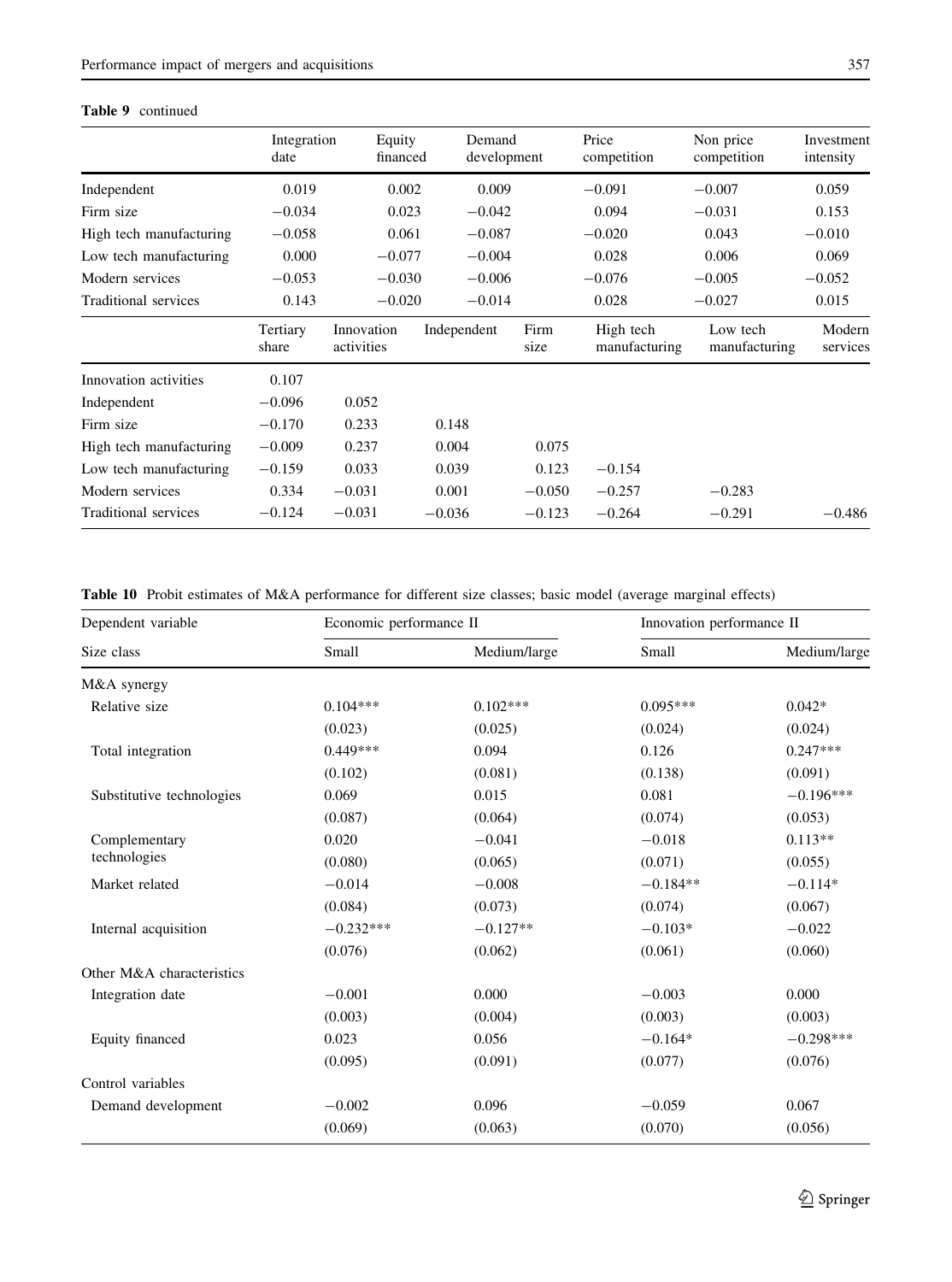Table 10 continued

| Dependent variable                                              | Economic performance II                                                                                                                                                                               |              | Innovation performance II |              |
|-----------------------------------------------------------------|-------------------------------------------------------------------------------------------------------------------------------------------------------------------------------------------------------|--------------|---------------------------|--------------|
| Size class                                                      | Small                                                                                                                                                                                                 | Medium/large | Small                     | Medium/large |
| Price competition                                               | 0.101                                                                                                                                                                                                 | 0.049        | $-0.065$                  | 0.048        |
|                                                                 | (0.072)                                                                                                                                                                                               | (0.063)      | (0.059)                   | (0.056)      |
| Non price competition                                           | $0.143*$                                                                                                                                                                                              | $-0.123**$   | $-0.062$                  | $-0.010$     |
| Investment intensity<br>Tertiary share<br>Innovation activities | (0.073)                                                                                                                                                                                               | (0.057)      | (0.061)                   | (0.055)      |
|                                                                 | 0.016                                                                                                                                                                                                 | $-0.011$     | 0.006                     | 0.003        |
|                                                                 | (0.011)                                                                                                                                                                                               | (0.017)      | (0.009)                   | (0.016)      |
|                                                                 | $-0.000$                                                                                                                                                                                              | $-0.000$     | $-0.002$                  | 0.002        |
|                                                                 | (0.001)                                                                                                                                                                                               | (0.001)      | (0.001)                   | (0.001)      |
|                                                                 | 0.068                                                                                                                                                                                                 | $0.119*$     |                           |              |
|                                                                 | (0.074)                                                                                                                                                                                               | (0.069)      |                           |              |
| Independent                                                     | 0.063                                                                                                                                                                                                 | $0.117*$     | 0.060                     | $-0.005$     |
|                                                                 | (0.070)                                                                                                                                                                                               | (0.060)      | (0.063)                   | (0.054)      |
| Firm size                                                       | 0.026                                                                                                                                                                                                 | 0.025        | $-0.038$                  | $-0.014$     |
|                                                                 | (0.033)                                                                                                                                                                                               | (0.028)      | (0.031)                   | (0.028)      |
| High tech manufacturing                                         | $-0.003$                                                                                                                                                                                              | $-0.139$     | $1.123***$                | $1.151***$   |
|                                                                 | (0.179)<br>(0.140)<br>0.036<br>$-0.104$<br>(0.143)<br>(0.133)<br>0.032<br>0.030<br>(0.124)<br>(0.129)<br>0.075<br>$-0.019$<br>(0.123)<br>(0.127)<br>130<br>188<br>51.47***<br>31.68**<br>0.30<br>0.15 |              | (0.177)                   | (0.137)      |
| Low tech manufacturing                                          |                                                                                                                                                                                                       |              | $1.012***$                | $0.950***$   |
|                                                                 |                                                                                                                                                                                                       |              | (0.169)                   | (0.143)      |
| Modern services                                                 |                                                                                                                                                                                                       |              | $0.993***$                | $0.873***$   |
|                                                                 |                                                                                                                                                                                                       |              | (0.154)                   | (0.136)      |
| Traditional services                                            |                                                                                                                                                                                                       |              | $0.928***$                | $0.954***$   |
|                                                                 |                                                                                                                                                                                                       |              | (0.150)                   | (0.139)      |
| N                                                               |                                                                                                                                                                                                       |              | 121                       | 174          |
| Wald chi <sup>2</sup>                                           |                                                                                                                                                                                                       |              | 520.30***                 | 656.10***    |
| Pseudo $R^2$                                                    |                                                                                                                                                                                                       |              | 0.28                      | 0.28         |
|                                                                 |                                                                                                                                                                                                       |              |                           |              |

See Table 4 for the variable definitions; standard errors are in parentheses under the coefficients; firms with 1-49 employees are classified as small, firms with 50 or more employees as medium/large

\*\*\*, \*\*, \* denote statistical significance at the 1, 5 and 10 % test levels, respectively

Table 11 Principal components factor analysis of motives for M&A (rotated factor loadings; pattern matrix); significant results in bold

|                                                                        | Factor 1 | Factor 2 | Factor 3 |
|------------------------------------------------------------------------|----------|----------|----------|
| Motive                                                                 |          |          |          |
| Increase market share in the existing business of the acquiring firm   | 0.12     | 0.75     | 0.16     |
| Broaden the product mix of the existing business of the acquiring firm | 0.38     | 0.61     | $-0.03$  |
| Entry into businesses that were new to the acquirer                    | 0.08     | 0.77     | 0.06     |
| Spread fixed costs of production over larger output                    | 0.10     | 0.01     | 0.80     |
| Rationalization of procurement                                         | 0.24     | 0.22     | 0.79     |
| Rationalization of production                                          | 0.21     | $-0.00$  | 0.76     |
| Rationalization of marketing and sales                                 | 0.16     | 0.23     | 0.74     |
| Obtain access to specific know-how in production                       | 0.59     | 0.37     | 0.20     |
| Obtain access to specific know-how in distribution                     | 0.45     | 0.50     | 0.28     |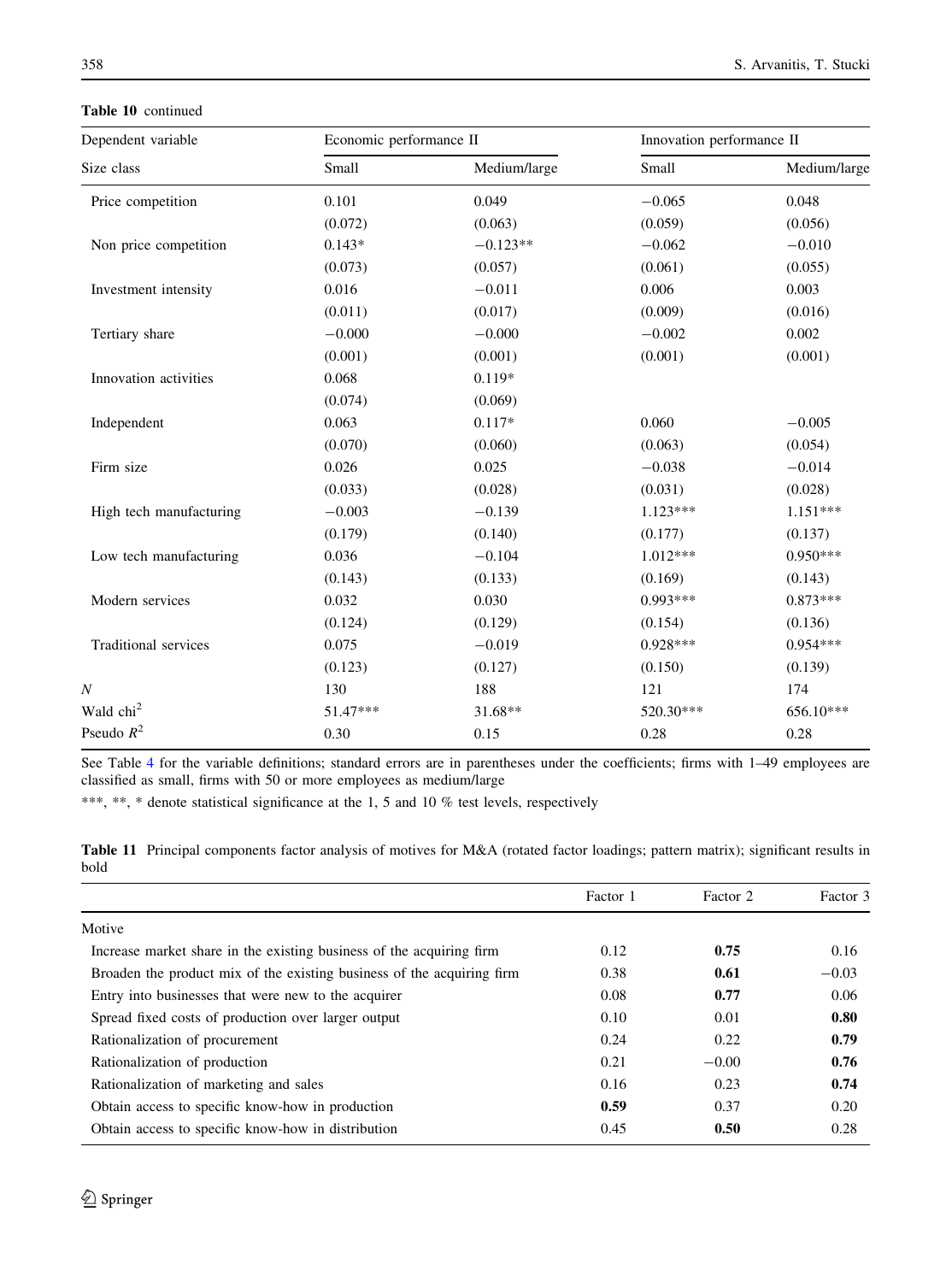## Table 11 continued

|                                                                   | Factor 1 | Factor 2 | Factor 3 |
|-------------------------------------------------------------------|----------|----------|----------|
| Obtain access to networks (customers, supplier)                   | 0.27     | 0.72     | 0.16     |
| Spread the market risk                                            | 0.23     | 0.52     | 0.43     |
| Reduce costs of R&D                                               | 0.79     | 0.00     | 0.19     |
| Obtain access to innovation related know-how                      | 0.82     | 0.24     | 0.12     |
| Obtain access to innovation related networks (e.g., universities) | 0.79     | 0.21     | 0.12     |
| Reduce the risks of the R&D portfolio                             | 0.85     | 0.04     | 0.19     |
| Reduce the risk of being imitated                                 | 0.74     | 0.22     | 0.20     |
| Get competing technologies under control                          | 0.70     | 0.25     | 0.13     |
| <b>Statistics</b>                                                 |          |          |          |
| Number of observations                                            | 390      |          |          |
| Kaiser–Meyer–Olkin measure of sampling adequacy                   | 0.90     |          |          |
| Variance explained by each factor                                 | 0.27     | 0.18     | 0.17     |
| Final communality estimate                                        | 0.62     |          |          |
| Characterization of the three factors based on the factor pattern |          |          |          |
| Factor 1: innovation motive                                       |          |          |          |
| Factor 2: market motive                                           |          |          |          |
| Factor 3: cost motive                                             |          |          |          |

Table 12 Principal components factor analysis of M&A obstacles (rotated factor loadings; pattern matrix); significant results in bold

|                                                                 | Factor 1 | Factor 2 |
|-----------------------------------------------------------------|----------|----------|
| Obstacle                                                        |          |          |
| Large geographical distance                                     | 0.69     | 0.07     |
| Linguistic/cultural differences                                 | 0.75     | 0.07     |
| Lack of synergies                                               | 0.64     | 0.38     |
| Insufficient management capacity                                | 0.79     | 0.19     |
| High costs of coordination                                      | 0.76     | 0.26     |
| Inconsistent objectives                                         | 0.61     | 0.40     |
| Insufficient availability of internal capital                   | 0.16     | 0.92     |
| Insufficient availability of external capital                   | 0.12     | 0.93     |
| Development of the market demand                                | 0.57     | 0.38     |
| <b>Statistics</b>                                               |          |          |
| Number of observations                                          | 379      |          |
| Kaiser–Meyer–Olkin measure of sampling adequacy                 | 0.83     |          |
| Variance explained by each factor                               | 0.38     | 0.25     |
| Final communality estimate                                      | 0.63     |          |
| Characterization of the two factors based on the factor pattern |          |          |
| Factor 1: organizational obstacle                               |          |          |
| Factor 2: financial obstacle                                    |          |          |

# References

mergers and acquisitions (pp. 1–42). Stamford, CT: JAI Press.

Agrawal, A., & Jaffe, J. F. (2000). The post-merger performance puzzle. In C. Cooper & A. Gregory (Eds.), Advances in Agrawal, A., Jaffe, J. F., & Mandelker, G. N. (1992). The postmerger performance of acquiring firms: A re-examination